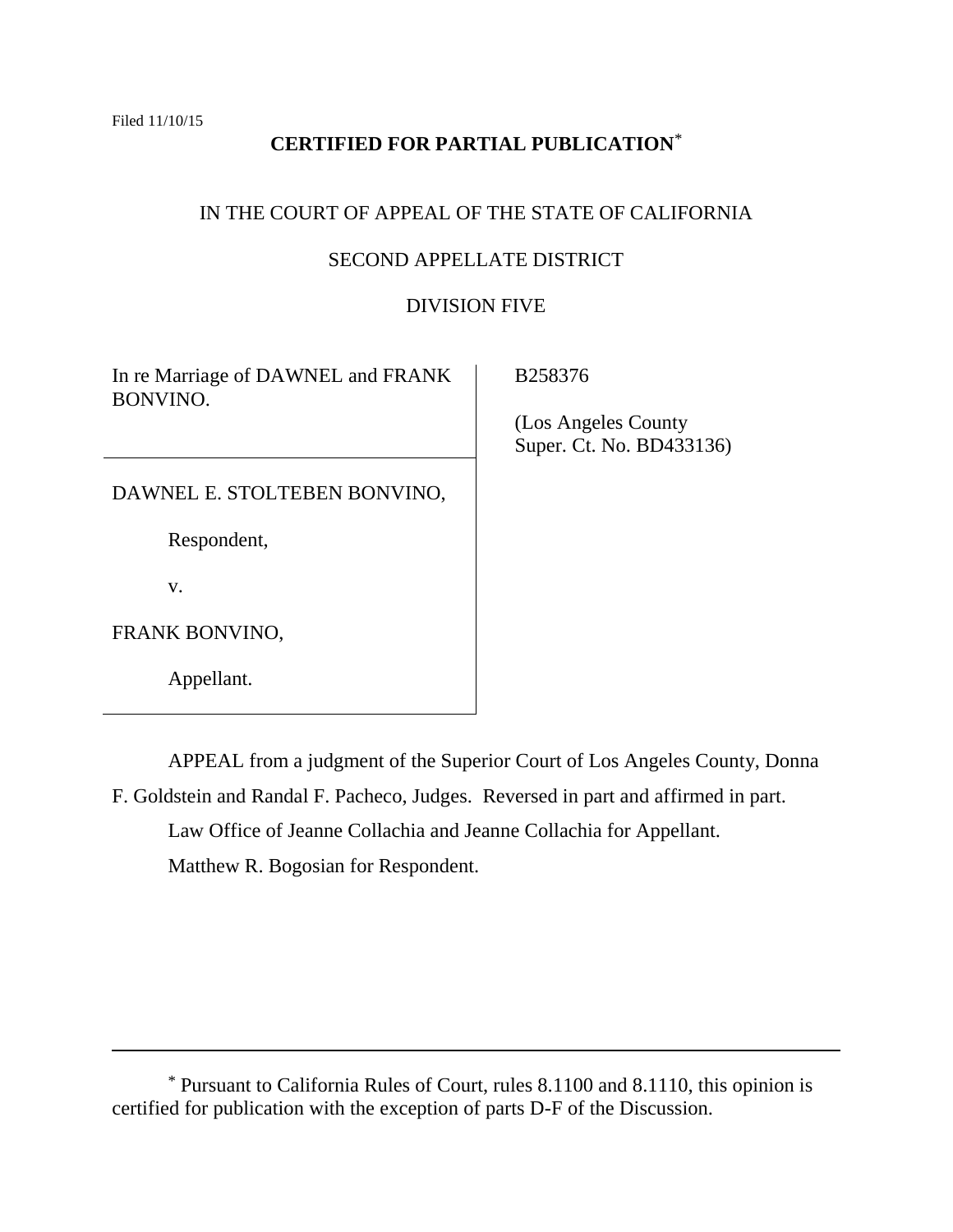A family home in Westlake Village was purchased during marriage with a downpayment from husband's separate property funds and the proceeds of a loan in husband's name. Title to the property was taken in husband's name, as a married man, as his sole and separate property. Approximately 15 months later, husband completed the sale of a separate property home he owned prior to marriage and used the proceeds to retire the loan on the new home. Wife moved out several years later. In dissolution proceedings, the trial court found the Westlake Village home was community property. The court awarded reimbursement of husband's separate property contributions under Family Code section 2640.<sup>1</sup> The court also charged husband for the fair market rental value of the home from the time wife moved out to the date of judgment.

On appeal, husband contends there is no evidence that he transmuted his separate property to community property. Instead, he asserts the trial court should have found both separate and community property interests were established in the Westlake Village home proportionate to the respective contributions to the equity in the property. In the published portion of the opinion, we hold that if property is acquired during marriage with both separate and community funds, the transmutation requirements of section 852 must be satisfied before the reimbursement provisions of section 2640 apply. The documents in this case do not contain an express transmutation of husband's separate property, and therefore, husband's separate property contributions remained husband's separate property. He held a separate property interest in the property proportionate to the separate property funds that he contributed.

In the unpublished portion of the opinion, we address husband's contentions that wife's quitclaim deed should not have been set aside for undue influence, he should not be charged for the rental value of the property unless the court has ordered exclusive use of the property to one spouse, the rental value of the property should have been offset by husband's separate property payments to maintain the property, and sanctions should

 $\overline{a}$ 

<sup>&</sup>lt;sup>1</sup> All further statutory references are to the Family Code, unless otherwise specified.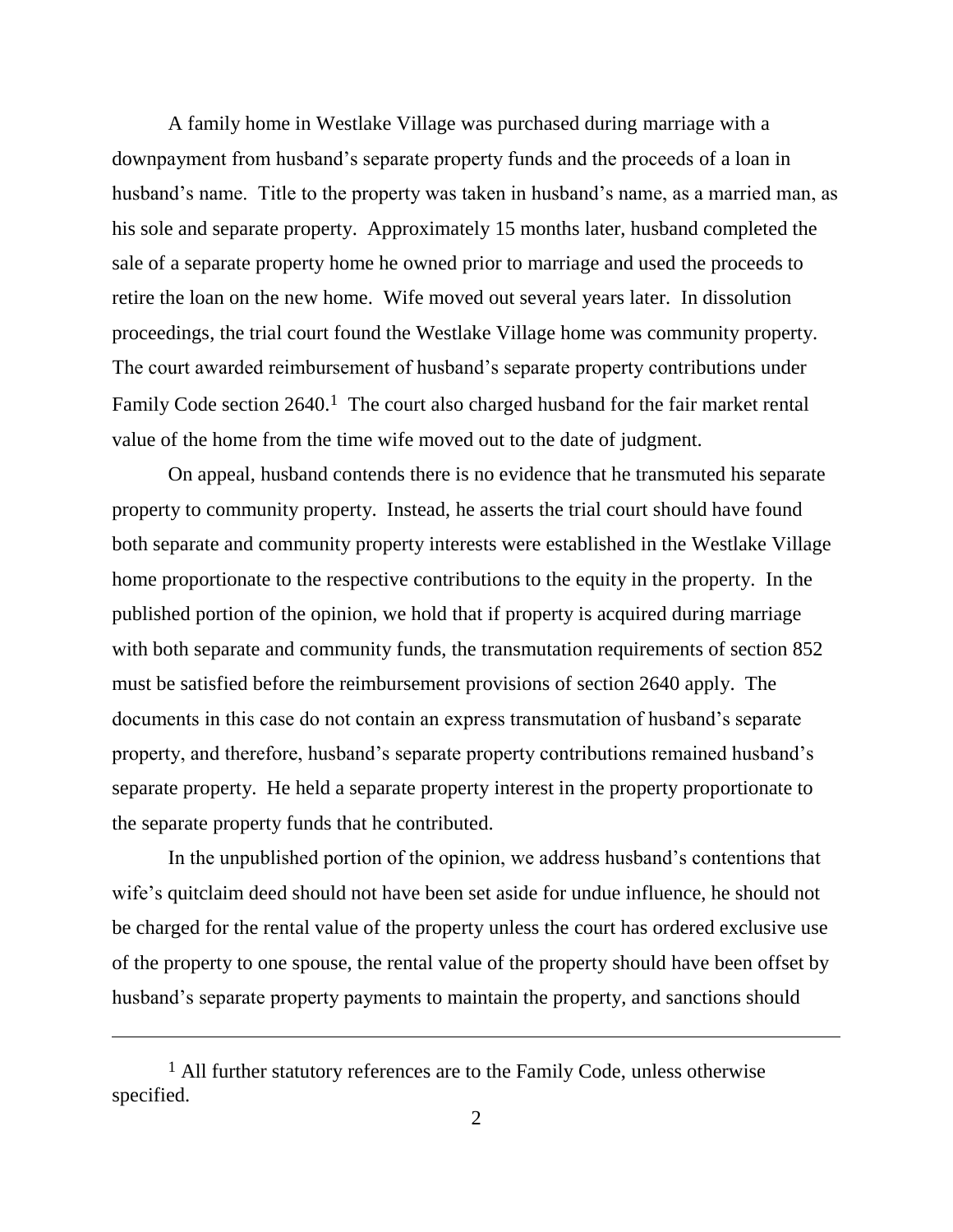have been issued in the amount of husband's attorney fees for wife's excessive litigation of claims to husband's separate property. We conclude substantial evidence supported setting aside the quitclaim deed. The amount charged based on the rental value of the property must be recalculated to reflect the community's proportionate interest in the property. The denial of attorney fees as sanctions was within the trial court's discretion.

We reverse the portion of the judgment concerning the ownership and division of Westlake Village property and the charges for the rental value of the property, and remand to the trial court for further proceedings in accordance with this opinion.

# **FACTS**<sup>2</sup>

Appellant Frank Bonvino (husband) obtained a real estate broker's license in 1983, but never worked as a real estate agent or broker. He began working in 1986 as a sales representative for Hill-Rom, which is a provider of medical products. He purchased a home in Long Beach, California, and paid off the mortgage prior to marriage. He also purchased a duplex with his brother and owned certain bank accounts. Husband used the services of a real estate agent or broker in real estate transactions.

Husband married Dawnel E. Stolteben Bonvino (wife) on October 2, 1993. He stopped making contributions to his retirement plans at Hill-Rom as of the marriage date in order to keep his accumulated earnings in those plans as his separate property. The couple lived in husband's home in Long Beach. Wife worked as a medical supplies sales representative for another company. She believed that everything husband owned prior to marriage was owned jointly after marriage.

Husband's employment at Hill-Rom terminated in 1994. Hill-Rom distributed the funds from his retirement plans, which he invested in an account at Charles Schwab. No

<sup>&</sup>lt;sup>2</sup> In accordance with the standard of review, the facts have been stated in the light most favorable to the judgment. (*In re Marriage of Dekker* (1993) 17 Cal.App.4th 842, 849.)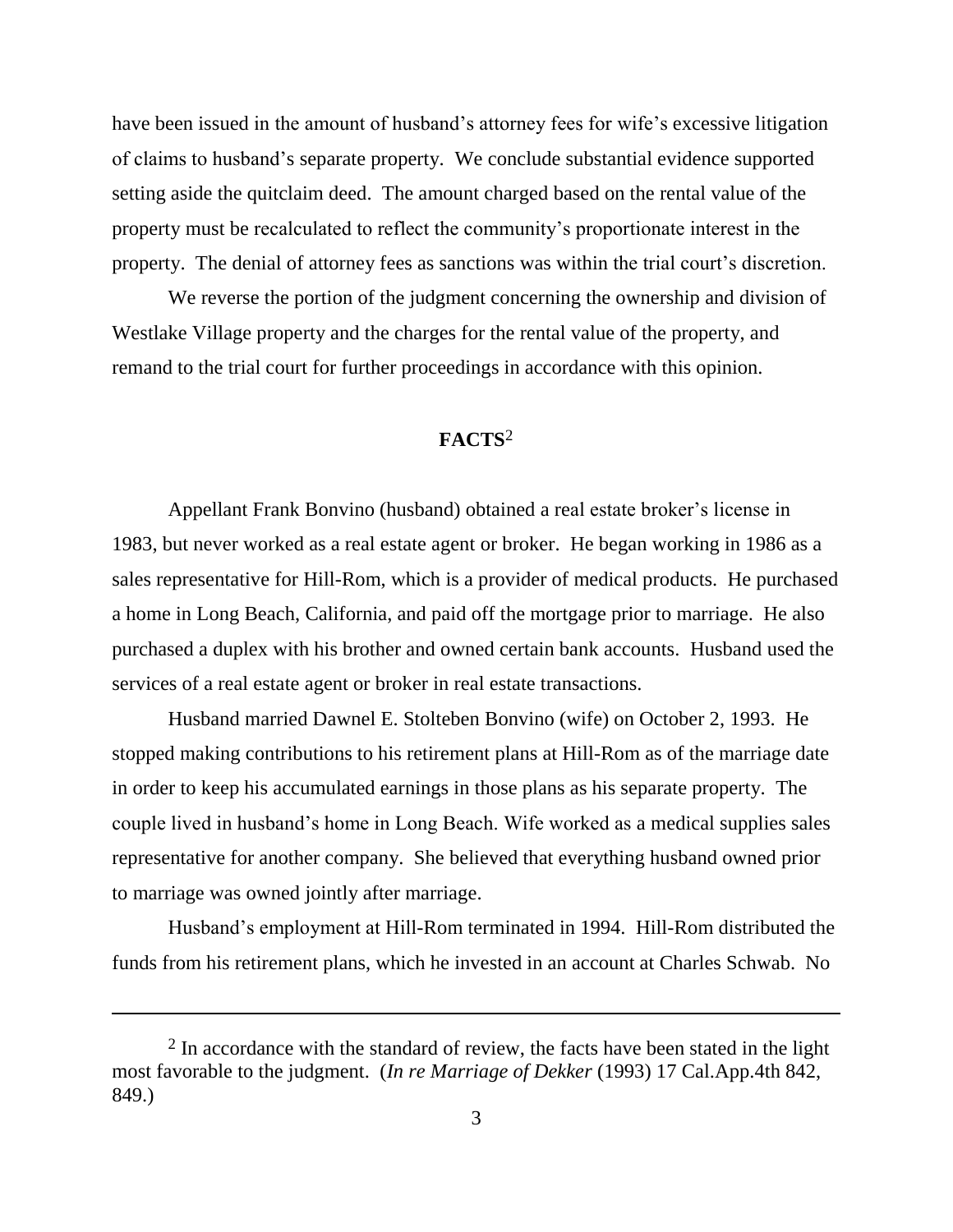additional deposits were made to the Schwab account during the marriage.

Husband found another job in sales at COHR, Inc. in Chatsworth, California. Wife stopped working after their son was born in 1996. They decided to move to a neighborhood closer to husband's job and more suitable for raising a family. They found a property for sale in Westlake Village and planned to rent the Long Beach property to husband's friend. Before purchasing the Westlake Village property, they discussed that the Long Beach property would be sold to pay off the mortgage on the Westlake Village property. Husband's friend signed a year lease.

The purchase price for the Westlake Village property was \$410,000. Husband made a downpayment of \$90,212.50 from his Schwab account. Wife was aware the downpayment came from the Schwab account.

Husband applied for a loan in the amount of \$328,000, which included \$319,787.50 for the remainder of the purchase price and \$8,212.50 for the loan's closing costs and prepaid items. The loan application stated the title to the Westlake Village property would be held in the name of Frank Bonvino, as "married sole and separate." He had been employed for two months. His gross monthly income was listed as \$8,597, which included base employment income of \$6,667, net rental income of \$1,280, and a car allowance of \$650. His liquid assets were stated as \$12,000 in cash held by Michael Thomas Escrow, two accounts at Schwab valued at \$80,000 and \$110,000 respectively, and a 401k plan valued at \$4,521. He also listed real estate valued at \$325,000, and another asset valued at \$50,000. The total value of liquid and nonliquid assets was \$587,621. The deed of trust reflects that Chase Manhattan Mortgage Corporation made the loan of \$328,000. Wife did not sign the loan or escrow documents.

On November 15, 1996, husband drove wife to a notary to sign a quitclaim deed for the Westlake Village property. Both husband and the notary told her that signing the quitclaim deed was a mere formality. Husband said she had bad credit and needed to sign the quitclaim deed for them to purchase the house. Wife was aware that she had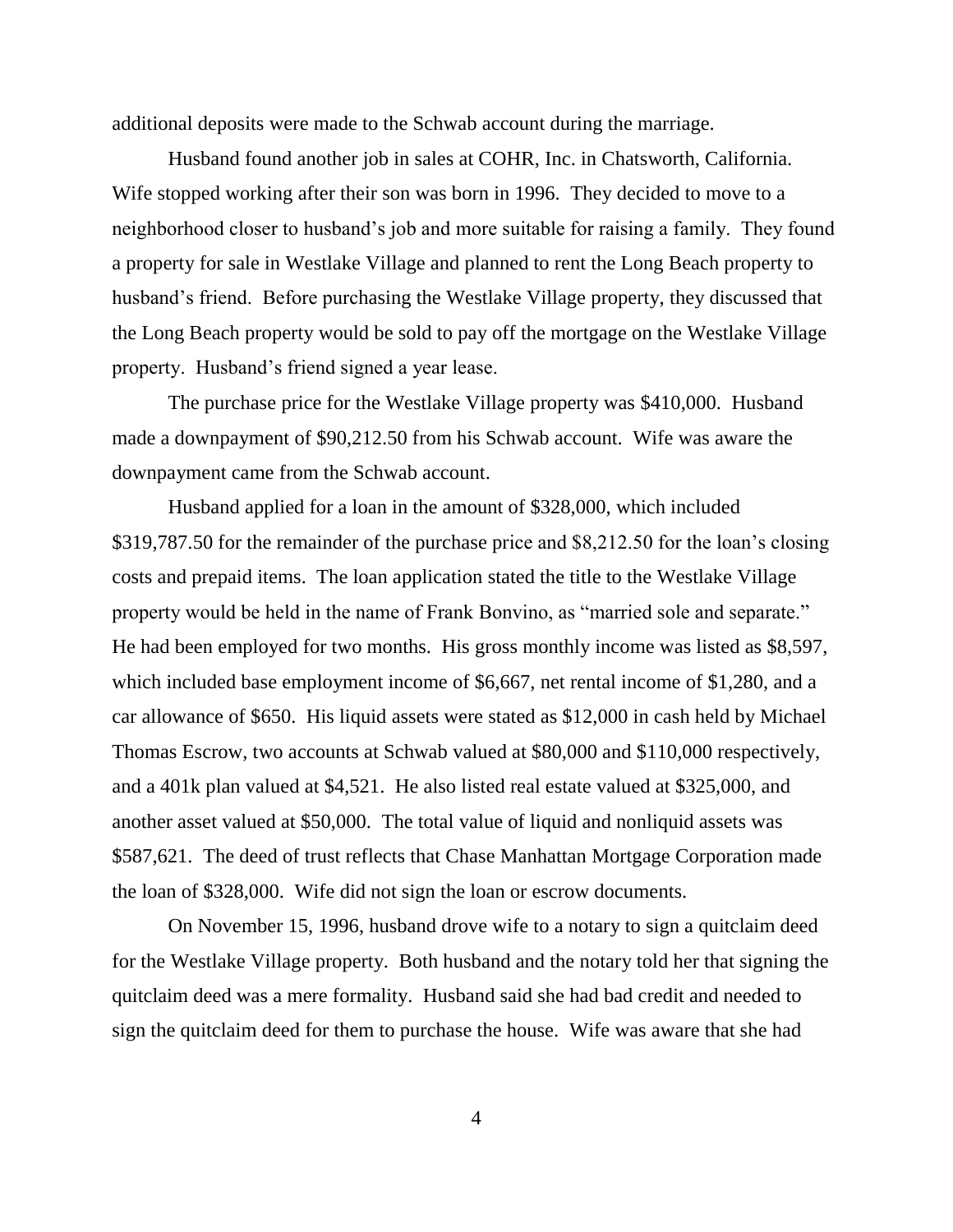credit card debt. Husband assured wife that he would put her name on the title as soon as they closed escrow.

On December 11, 1996, a deed was recorded granting the Westlake Village property from the sellers to "FRANK A. BONVINO, a Married Man, as his sole and separate property." The amount of the downpayment and the loan proceeds totaled \$418,212.50.

Wife trusted husband and always assumed the house was community property. They raised their children in the house and she made it a home. The fact that her name was not on the title and their intent to change title was discussed several times during the marriage.

The monthly mortgage payment of approximately \$2,600 was paid from community funds. The Long Beach property sold approximately 15 months later. The escrow company sent the proceeds from the sale directly to the bank to retire the loan on the Westlake Village property. After the loan was paid off, husband and wife had an additional \$2,600 per month to invest in community property retirement and education accounts. The parties had a second child in 1999.

## **PROCEDURAL BACKGROUND**

After approximately 12 years of marriage, wife filed a petition for dissolution of the marriage on September 16, 2005. In July 2006, the parties stipulated to bifurcate the characterization of the Westlake Village home and one other issue which was eventually withdrawn. In wife's trial brief, she argued that the Westlake Village residence was presumed to be community property under section 760 because it was acquired during marriage. The common law presumption based on the form of title under Evidence Code section 662 did not apply. The Westlake Village residence was community property because the proceeds of a loan during marriage are presumed to be community property unless there is evidence that the lender relied on separate property in extending credit.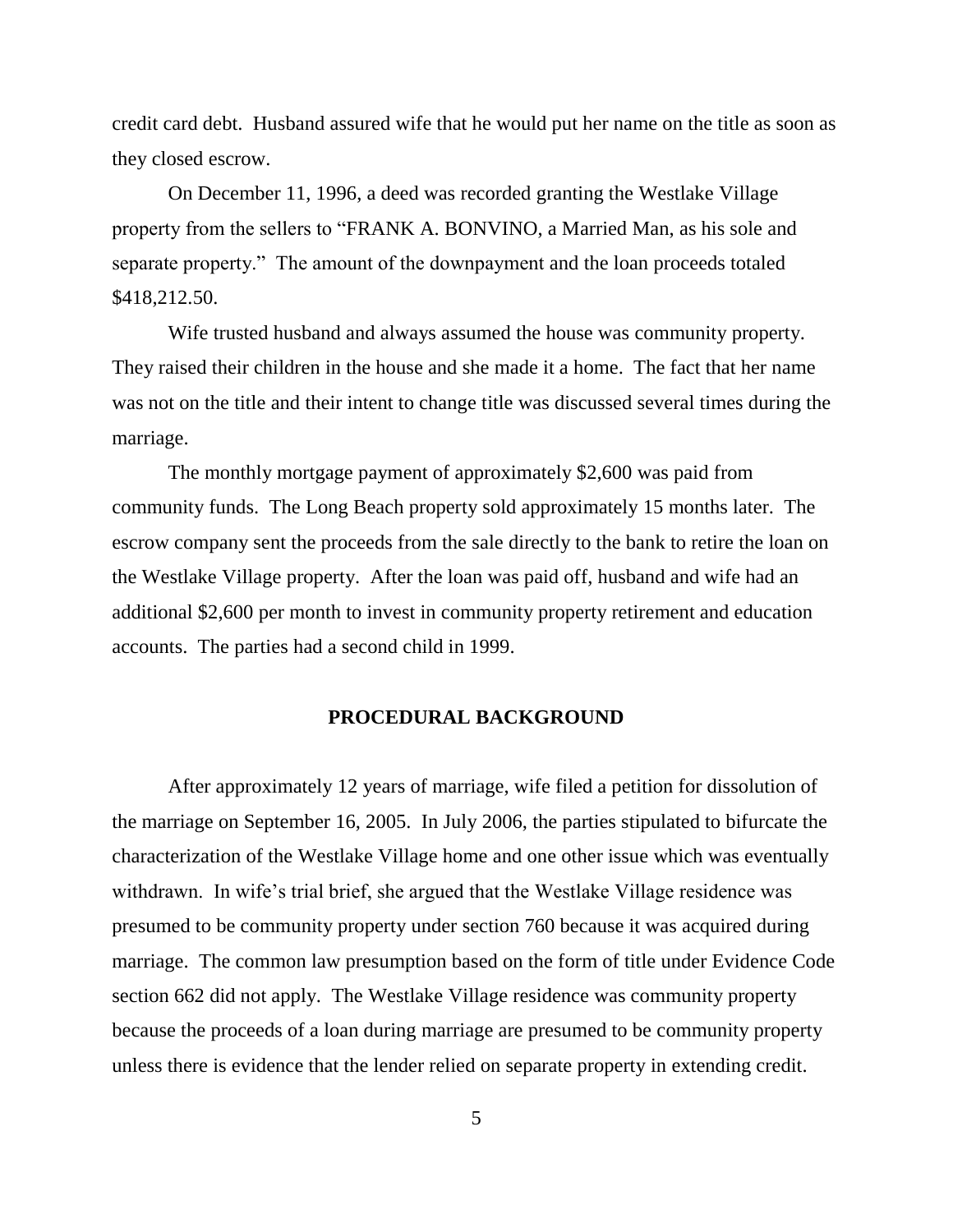The lender must have intended to rely on husband's community property income for repayment, because husband's employment income was listed on the loan application, and the other source of income listed was less than the amount of the mortgage payment. The quitclaim deed should be set aside as a product of undue influence, because wife did not have full knowledge of the facts, did not understand the legal effect of the transaction, no consideration was provided, and the transaction was not fair.

Husband argued in his trial brief that the Westlake Village property was his separate property, subject to a pro tanto community property interest under *Moore*/*Marsden*. 3 The downpayment for the Westlake Village property came from his separate property. The mortgage on the property was paid within two years with proceeds from the sale of his separate real property. Wife executed a quitclaim deed at the time the property was purchased, but any advantage to husband from the quitclaim deed was trivial because the community's interest was negligible.

Hearings were held on March 15, June 13, and August 16, 2007. The trial court issued a tentative decision on November 29, 2007, and a final statement of decision on the bifurcated issue on October 23, 2008. The trial court noted that husband owned substantial separate property. The Westlake Village property was purchased as the family's home. The downpayment of \$89,000 came from husband's separate property. At the time of closing, a deed of trust in the amount of \$328,000 was taken out based on husband's employment income of \$6,667, net rental income of \$1,280, and other income of \$650, for a total income of \$8,597. When the Long Beach property was sold 15 months later, the proceeds were husband's separate property. He used the separate property funds to retire the loan on the Westlake Village property.

The trial court made the following findings. The Westlake Village property was presumed to be community property because it was acquired during marriage. Wife testified that husband promised the property would be held jointly as community property

 $\overline{a}$ 

<sup>3</sup> *In re Marriage of Moore* (1980) 28 Cal.3d 366 (*Moore*); *In re Marriage of Marsden* (1982) 130 Cal.App.3d 426.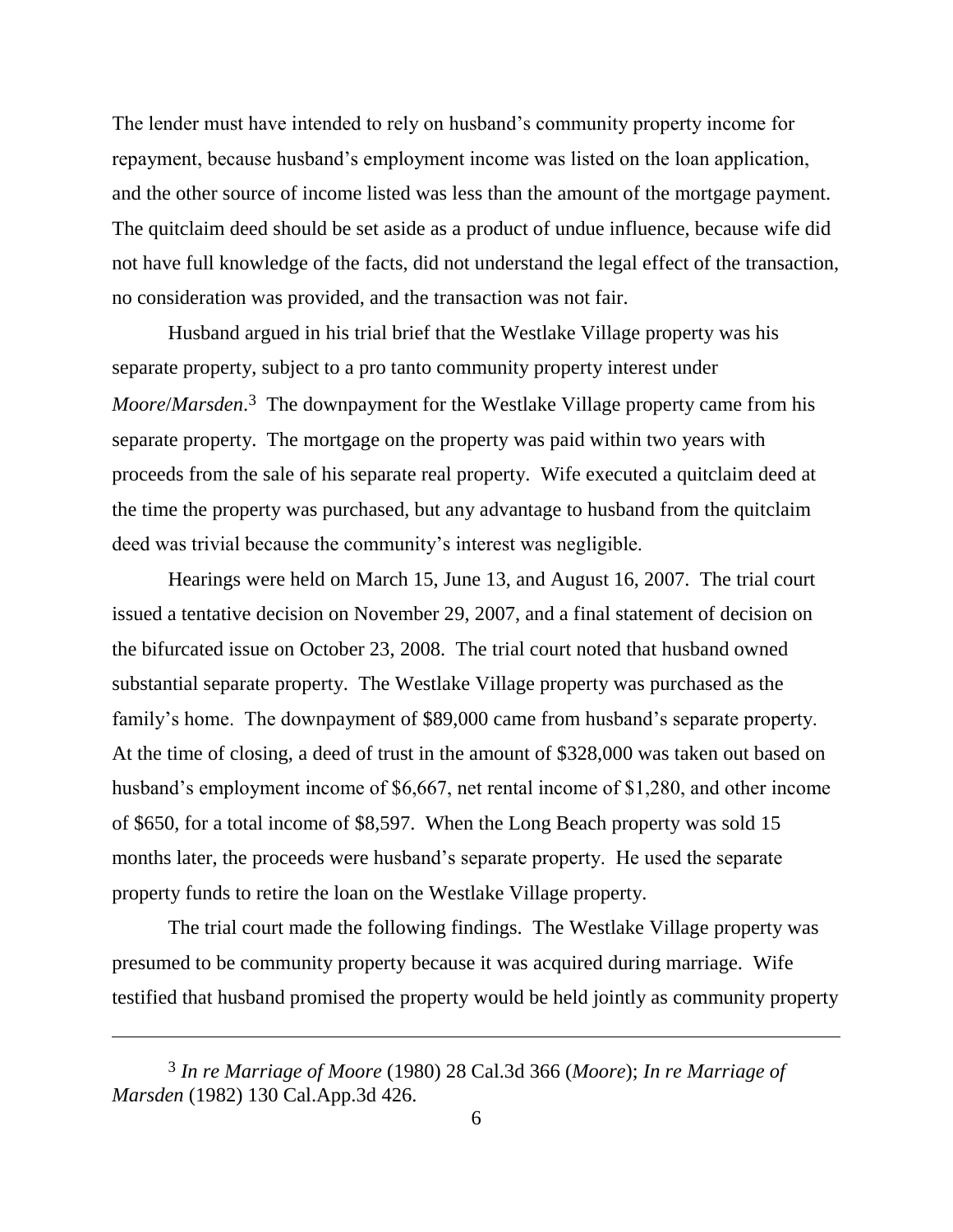and her name would be put on the title. She understood he was investing his separate property in the residence and the investment would remain separate. She denied any agreement that the home would be his separate property with no community interest. Husband's explanation to wife that the quitclaim deed was a means to keep his separate property separate was inadequate, because the law presumed the house was community property and provided for reimbursement of his separate property contribution to the purchase of the marital home under section 2640. Knowledge of this law was imputed to husband as a real estate broker, and he failed to meet his obligation to explain it to wife. The trial court found wife's testimony concerning the quitclaim deed was more credible and the presumption of undue influence had not been rebutted. With respect to the quitclaim deed, husband had not demonstrated the highest good faith and fair dealing as to wife. The court found husband failed to meet his burden to rebut the presumption the Westlake Village home was community property. The trial court also found husband had a claim under Family Code section 2640 for reimbursement of his separate property contributions to the purchase of the property. On June 8, 2009, the final statement of decision on the bifurcated issue became the order of the court.

On November 17, 2011, the parties stipulated that the duplex, a Schwab IRA in husband's name, and an IRA at Fidelity Investments in husband's name were husband's separate property. In January 2012, wife filed a trial brief on the valuation and division of the Westlake Village property, community reimbursement for the fair rental value of the Westlake Village property, and the ownership of accounts held by husband and his mother in New York.

On June 12, 2012, the trial court issued a tentative statement of decision. Pursuant to the parties' stipulations, in exchange for a payment of \$5,000 to wife, the accounts in New York were husband's separate property. The court found the value of the Westlake Village property was \$870,000. Husband was awarded reimbursement of \$411,213.86 pursuant to section 2640 for the downpayment and loan payoff from his separate property. The court found the fair rental value was \$3,400 per month from November 1,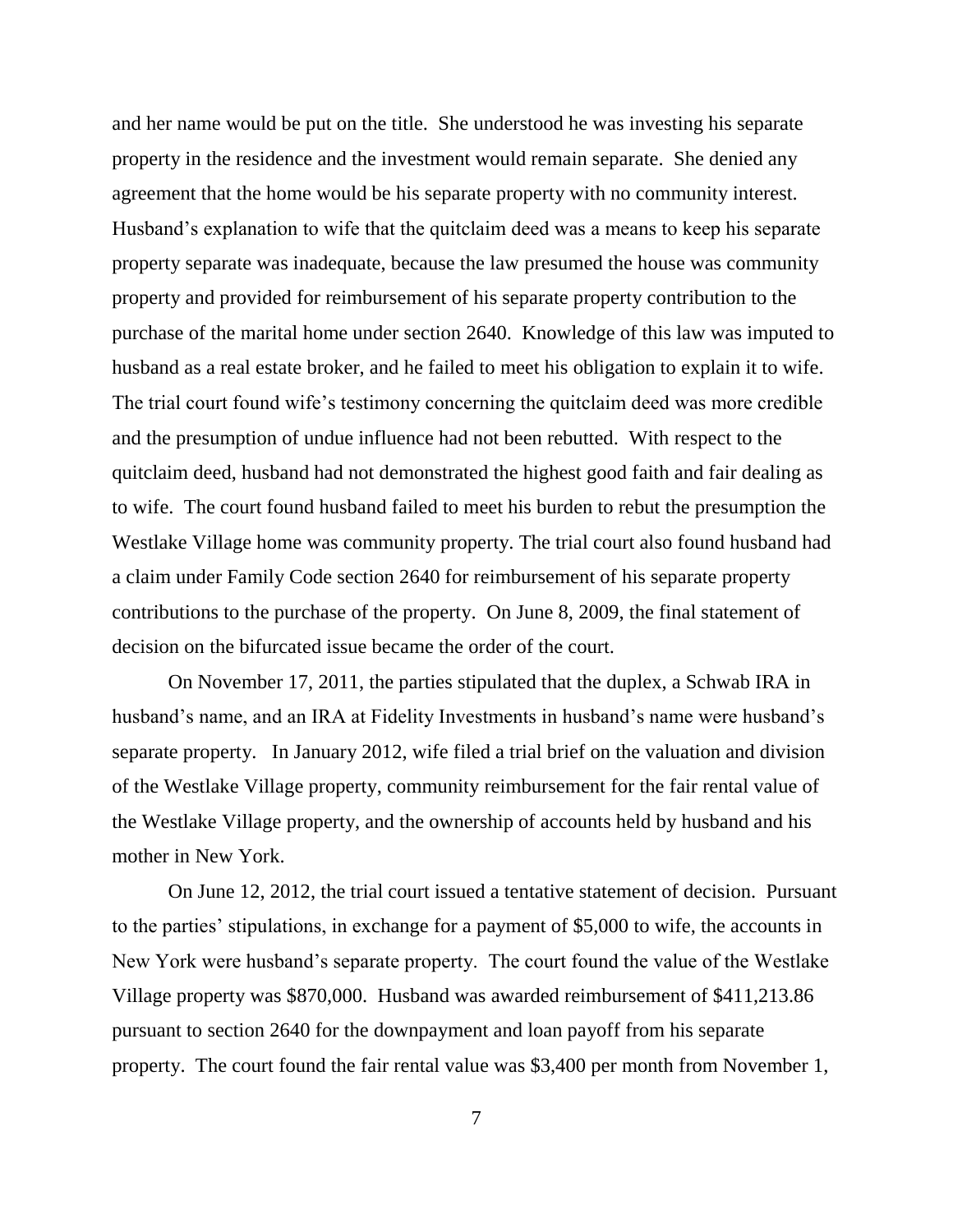2005, to the present. Husband owed the fair rental value of \$268,000 to the community for his use of the property through the present.

Husband objected to several items, including the calculation of rental charges. Husband argued that the court failed to take into account his payment of property taxes of \$40,720.72 and insurance payments of \$7,627. On August 7, 2012, the court issued its final statement of decision on the reserved issues. On March 8, 2013, the trial court issued a tentative decision on attorney fees and costs. Two final judgments were entered on reserved issues on June 24, 2014. Husband filed a timely notice of appeal.

#### **DISCUSSION**

## **A. Applicable Standards of Review**

The court's characterization of property as community or separate determines the division of the property between spouses in a marital dissolution proceeding. (*In re Marriage of Valli* (2014) 58 Cal.4th 1396, 1399-1400 (*Valli*).) In general, "[a]ppellate review of a trial court's finding that a particular item is separate or community property is limited to a determination of whether any substantial evidence supports the finding. [Citations.]" (*In re Marriage of Dekker, supra,* 17 Cal.App.4th at p. 849.)

We review the interpretation of a statute and its application to undisputed facts de novo. (*MacIsaac v. Waste Management Collection and Recycling, Inc.* (2005) 134 Cal.App.4th 1076, 1081-1082.) "In interpreting the statutory language at issue, '[w]e begin with the fundamental rule that our primary task is to determine the lawmakers' intent.' [Citation.] The process of interpreting the statute to ascertain that intent may involve up to three steps. [Citations.] As other courts have noted, the key to statutory interpretation is applying the rules of statutory construction in their proper sequence. [Citations.] We have explained this three-step sequence as follows: 'we first look to the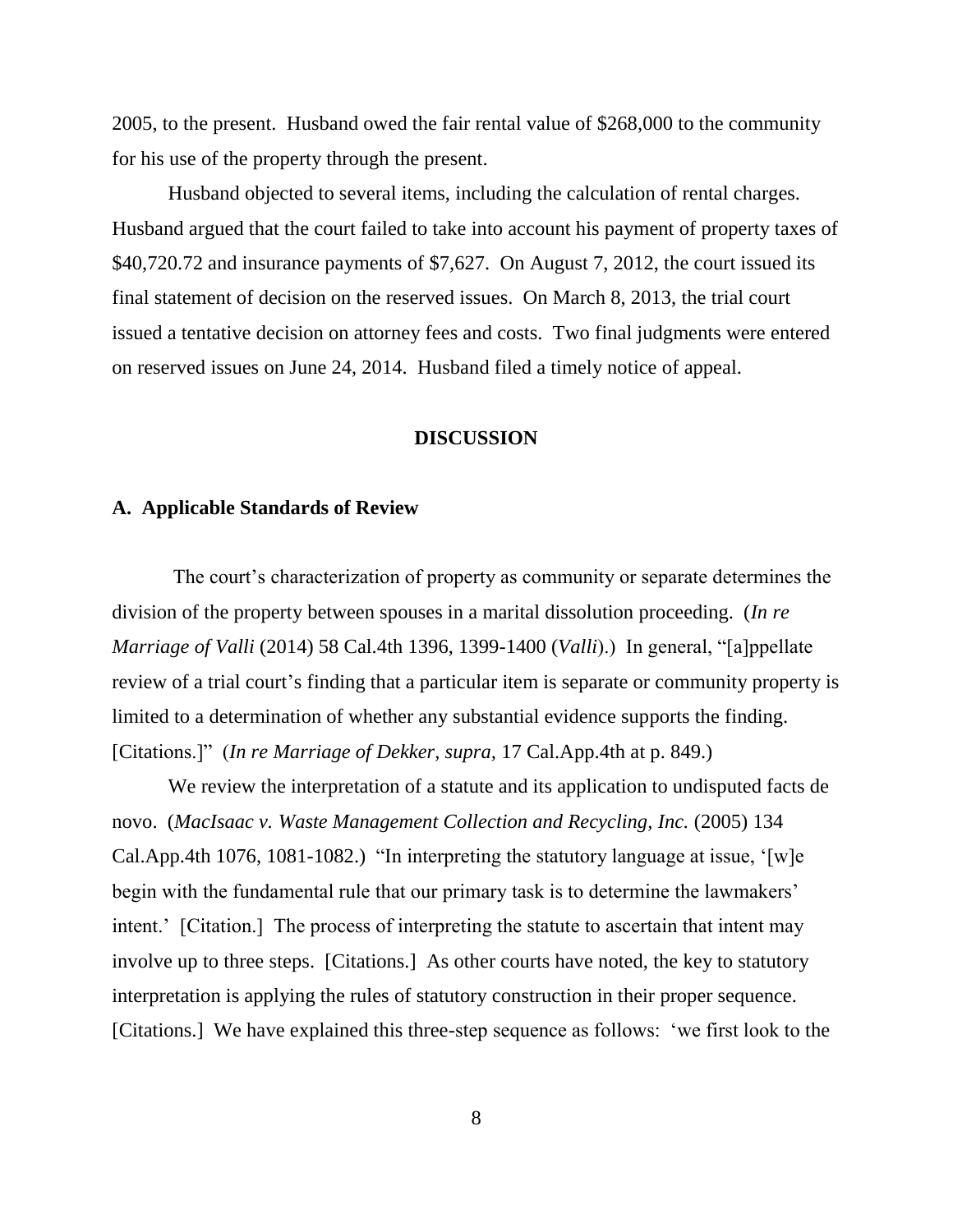plain meaning of the statutory language, then to its legislative history and finally to the reasonableness of a proposed construction.' [Citation.]" (*Id.* at p. 1082.)

"In deciding whether a transmutation has occurred, we interpret the written instruments independently, without resort to extrinsic evidence. [Citations.] Under the circumstances, we are not bound by the interpretation given to the written instruments by the trial court. [Citation.]" (*In re Marriage of Starkman* (2005) 129 Cal.App.4th 659, 664.)

## **B. Characterization of Westlake Village Home**

Husband contends separate and community property interests were established in the Westlake Village home in proportion to the separate and community contributions to equity. Wife contends husband is simply entitled to reimbursement of his separate property contributions, without interest or appreciation, in accordance with the provisions of section 2640. We conclude the trial court's finding that the Westlake Village home is community property is not supported by substantial evidence. The evidence shows the home was purchased with a downpayment from husband's separate property and loan proceeds attributable to the community. Husband did not sign an express written declaration transmuting his separate property to community property as required to change the character of the property under section 852. Therefore, his contribution to the purchase of the Westlake Village home maintained its separate property character and did not become community property. The requirements of the transmutation statute must be met before the reimbursement provisions of section 2640 apply. We agree that there are both separate and community property interests in the Westlake Village home in proportion to the equity contributions.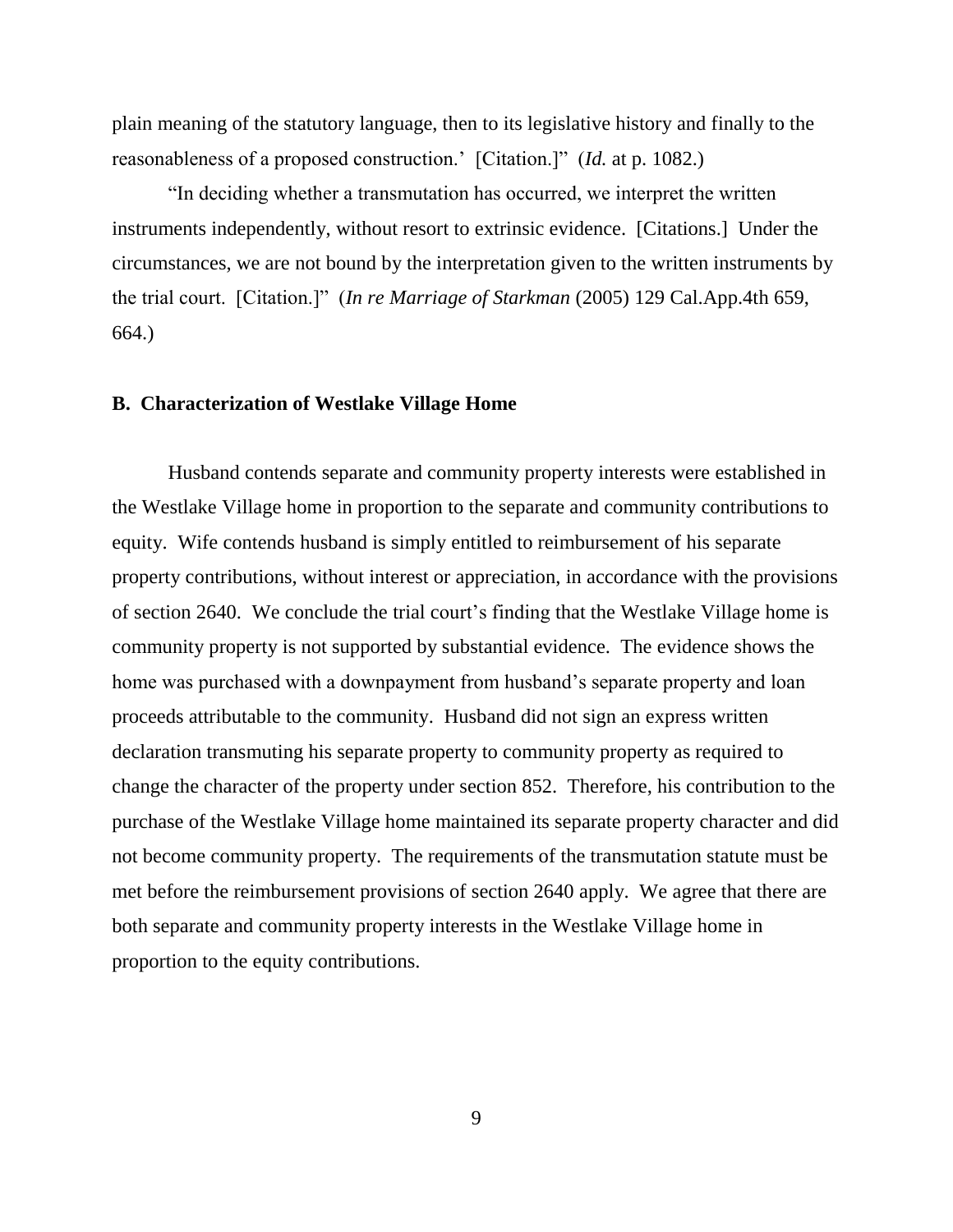#### **1. General Community Property Presumption Overcome by Tracing**

"The character of property as separate or community is determined at the time of its acquisition. [Citations.]" (*See v. See* (1966) 64 Cal.2d 778, 783.) "Property that a spouse acquired before the marriage is that spouse's separate property. (Fam. Code, § 770, subd. (a)(1).) Property that a spouse acquired during the marriage is community property (*id.,* § 760) unless it is (1) traceable to a separate property source [citations], (2) acquired by gift or bequest (Fam. Code,  $\S 770$ , subd. (a)(2)), or (3) earned or accumulated while the spouses are living separate and apart (*id.,* § 771, subd. (a))." (*Valli, supra,* 58 Cal.4th at p. 1400.)

Virtually any credible evidence may be used to overcome the general community property presumption, including tracing to a separate property source. (*In re Marriage of Haines* (1995) 33 Cal.App.4th 277, 290 (*Haines*), disapproved on another point in *Valli*, *supra*, 58 Cal.4th at p. 1404.) "[W]here there is no written indication of ownership interests between the spouses, the general presumption of community property may be overcome simply by tracing the source of the funds used to acquire the property to separate property. [Citations.]" (*In re Marriage of Lucas* (1980) 27 Cal.3d 808, 815 (*Lucas*).)

Property that a spouse purchases with separate property funds continues to be separate property. (*Thomasset v. Thomasset* (1953) 122 Cal.App.2d 116, 123.) Separate property does not change character simply because the owner is married, or the property is used in the marital relationship, or the property changes form or identity. (*Id*. at p. 124.) Property that is separate at the time of acquisition remains separate, except for any increase in value due to community efforts or contributions. (*Id*. at p. 123.) "Commingling of separate and community property does not alter the status of the separate property interest so long as it can be traced to its separate property source. [Citation.]" (*In re Marriage of Cochran* (2001) 87 Cal.App.4th 1050, 1057.)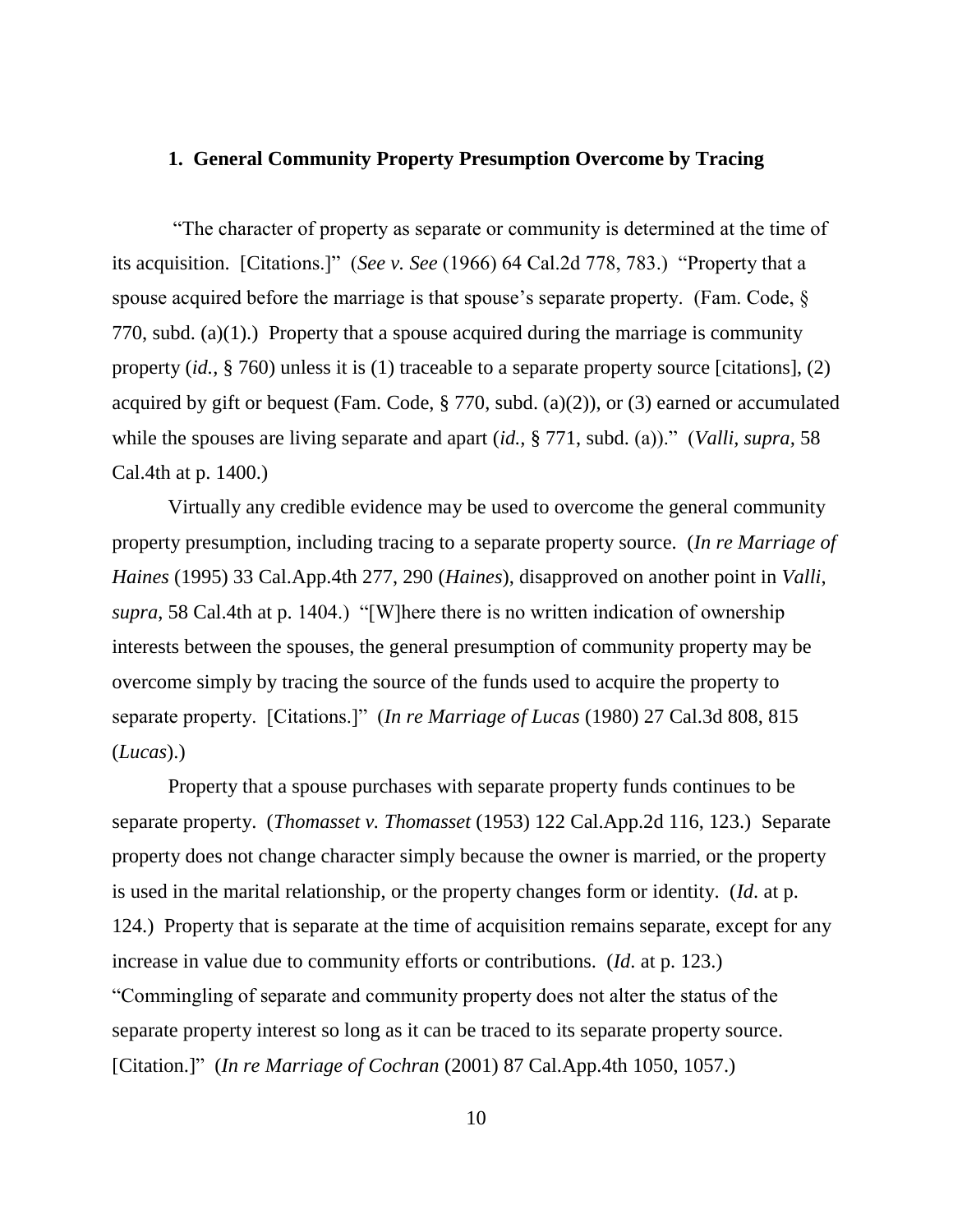Payment for the Westlake Village property was traced to both separate and community funds. Husband used his separate property funds for the downpayment. The remainder of the purchase price was paid with loan proceeds. The trial court impliedly found the lender intended to rely on community property and the loan proceeds were community property. The character of property acquired on credit is determined by whether the lender intended to rely on separate or community property. (*In re Marriage of Grinius* (1985) 166 Cal.App.3d 1179, 1186.) Loan proceeds acquired during marriage are presumed to be community property. (*Id.* at p. 1187.) This presumption can be rebutted by showing the lender intended to rely on the spouse's separate property alone. (*Ibid*.) Loan proceeds secured by separate property are also separate property. (*Bank of California v. Connolly* (1973) 36 Cal.App.3d 350, 375.) However, the proceeds of a loan made on a spouse's personal credit are considered community property. (*Ibid*.) "Without satisfactory evidence of the lender's intent, the general presumption prevails." (*In re Marriage of Grinius, supra,* at p. 1187.)

Husband did not request a finding, or object to the statement of decision for lack of a finding, on the lender's intent to rely on community property or the character of the loan proceeds. If a party fails to raise omissions or ambiguities in the trial court, the appellate court will infer the trial court made all factual findings necessary to support the judgment. (*Fladeboe v. American Isuzu Motors Inc.* (2007) 150 Cal.App.4th 42, 59-60.) Substantial evidence supports the implied finding that the loan proceeds were community property, because husband's salary is the primary source of income listed on the loan application. It was husband's burden at trial to rebut the presumption that the loan proceeds were community property, and he failed to establish that the lender intended to rely solely on his separate property in making the loan. Therefore, the source of the payments to acquire the Westlake Village home was properly traced to both separate and community contributions. As will be shown, in the absence of a valid transmutation under section 852, the separate and community contributions to the purchase of the Westlake Village home maintained their character.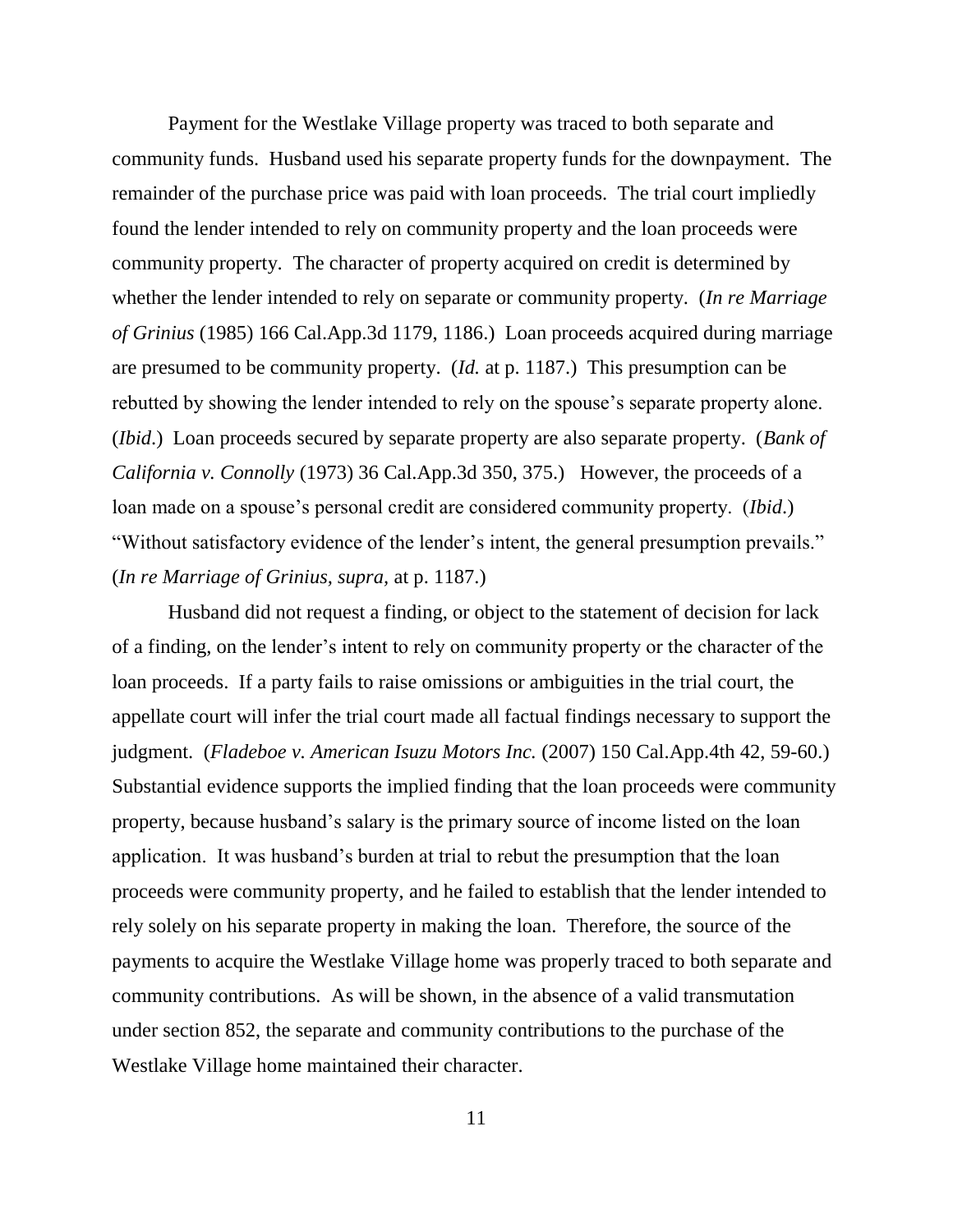# **2. Agreements to Alter Character of Property – Prior View Based on Form of Title**

Spouses can agree to alter the character of their property (*Haines*, *supra*, 33 Cal.App.4th at p. 291), but the evidence required to prove their agreement has changed over time (*In re Marriage of Weaver* (1990) 224 Cal.App.3d 478, 484). Under early case law, the form of title was evidence of the parties' agreement and raised a presumption that the ownership of property was as shown in the title document. (*Lucas*, *supra*, 27 Cal.3d at p. 813; see, e.g., *Gudelj v. Gudelj* (1953) 41 Cal.2d 202, 212; *Siberell v. Siberell* (1932) 214 Cal. 767, 772.) The form of title was not conclusive. (*In re Marriage of Aufmuth* (1979) 89 Cal.App.3d 446, 455 (*Aufmuth*).) It could be overcome by evidence of an oral agreement or understanding that ownership was actually held in another form, but it could not be rebutted simply by tracing the source of the funds for the purchase. (*Lucas*, *supra*, at p. 813.)

In 1965, this presumption was codified in Evidence Code section 662 as follows: "The owner of the legal title to property is presumed to be the owner of the full beneficial title. This presumption may be rebutted only by clear and convincing proof." (*Haines*, *supra*, 33 Cal.App.4th at p. 294.) That same year, the Legislature added a presumption to former Civil Code section 164 that a single family residence acquired by a husband and wife during marriage in joint tenancy is community property for the purposes of the division of property at divorce. (*Lucas, supra,* 27 Cal.3d at p. 814.) The presumption in Civil Code section 164 was later replaced with a nearly identical joint title presumption in former Civil Code section 5110. (*Id.* at p. 814, fn. 2.)

The Supreme Court applied the presumptions arising from the form of title in *Lucas, supra,* 27 Cal.3d 808. In *Lucas,* a home was purchased during marriage and title was taken in joint tenancy. (*Id.* at p. 811.) The wife used her separate property for the downpayment, and the couple assumed a loan for the remainder of the purchase price.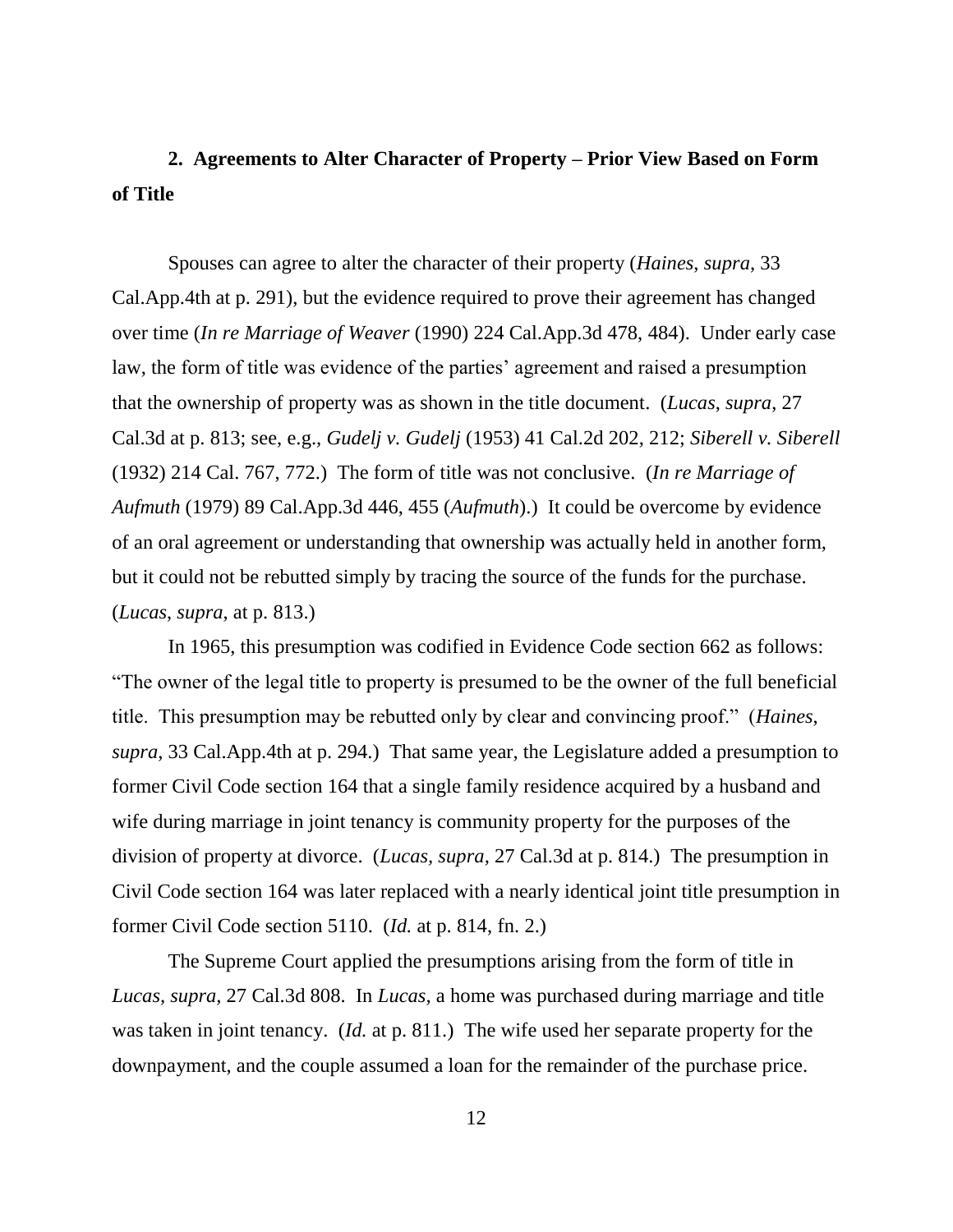Appellate decisions conflicted about whether an agreement between the parties was necessary to maintain a separate property interest in a home purchased during marriage in joint title. (*Id.* at pp. 812-813.)

The *Lucas* court began its analysis with the form of title. (*Lucas, supra,* 27 Cal.3d at p. 813.) Under former Civil Code section 5110, a single family residence held in joint tenancy was presumed to be community property at dissolution. As a result of the express designation of ownership in the title document, a greater showing was required to rebut the presumption than merely tracing the source of the funds. (*Id.* at pp. 814-815.) The *Lucas* court held that when parties have specified a joint form of title, the spouse claiming a separate property interest needs to show an agreement or understanding that the separate property contributions will remain separate. (*Ibid*.)

The *Lucas* court reasoned that the noncontributing spouse needs to be aware of the expectation of reimbursement to have an opportunity to obtain alternate financing to preserve the joint ownership of the property. (*Lucas, supra,* 27 Cal.3d at p. 815.) "The act of taking title in a joint and equal ownership form is inconsistent with an intention to preserve a separate property interest. Accordingly, the expectations of parties who take title jointly are best protected by presuming that the specified ownership interest is intended in the absence of an agreement or understanding to the contrary." (*Ibid*.)

The *Lucas* court noted that a spouse who uses separate property for community purposes during marriage is presumed to have intended a gift to the community. (*Lucas, supra,* 27 Cal.3d at p. 816 [citing case law about the use of separate property for community expenses, not for assets existing at dissolution].) A contributing spouse is entitled to reimbursement only if the parties have an agreement providing for reimbursement. (*Ibid*.) "The absence of a statutory right to reimbursement together with basic equity considerations led us to conclude that the husband acts with a donative intent that transmutes his separate property into community property. [Citation.]" (*In re Marriage of Epstein* (1979) 24 Cal.3d 76, 83, fn. omitted.)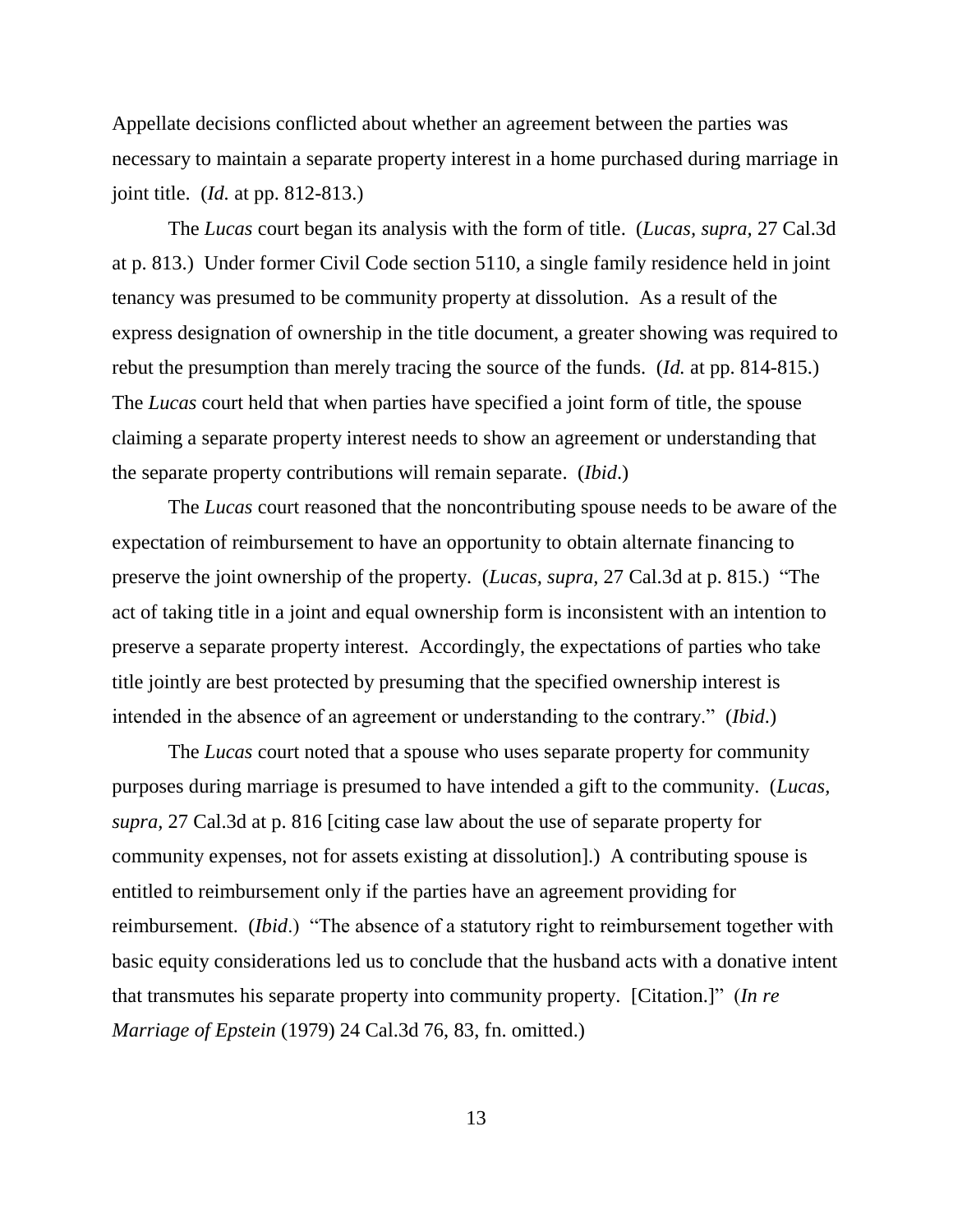The *Lucas* court remanded the case for reconsideration in light of the court's opinion. (*Lucas, supra,* 27 Cal.3d at p. 816.) If the trial court found no agreement that the wife would retain a separate property interest, then the wife would not be entitled to any reimbursement of her separate property contribution. (*Ibid*.) If the trial court found there was an understanding or agreement that the wife would retain a separate property interest in the residence, the *Lucas* court approved the formula set forth in *Aufmuth* for calculating the community and separate property interests in the property. (*Ibid.*)

The *Aufmuth* court calculated the separate and community interests in a property purchased during marriage on a pro rata basis in proportion to the separate and community funds invested in the property. (*Aufmuth*, *supra*, 89 Cal.App.3d at p. 457.) The wife's separate property share was the amount of equity paid from her separate funds plus the amount of capital appreciation attributable to her separate funds, while the community's share was the amount of equity paid by community funds added to the amount of capital appreciation attributable to community funds. (*Ibid*.) Amounts that did not increase the equity in the property, including taxes, maintenance and insurance, were not included. (*Ibid*.)

The *Lucas* court applied the same presumptions to determine the ownership of a motor home as well. The couple had traded in a community property vehicle during marriage toward the purchase of a family motor home. (*Lucas, supra,* 27 Cal.3d at p. 817.) The wife used her separate property for the balance of the purchase price. Title was taken in the wife's name alone, without any objection by the husband. The *Lucas* court concluded the husband made a gift of his community property interest in the motor home to the wife, because title to the motor home was taken in the wife's name alone, the husband was aware of it, and he did not object. (*Id.* at p. 818.)

## **3. Community Contributions to Property Acquired Before Marriage**

A few months after deciding *Lucas*, in *Moore, supra,* 28 Cal.3d 366, the Supreme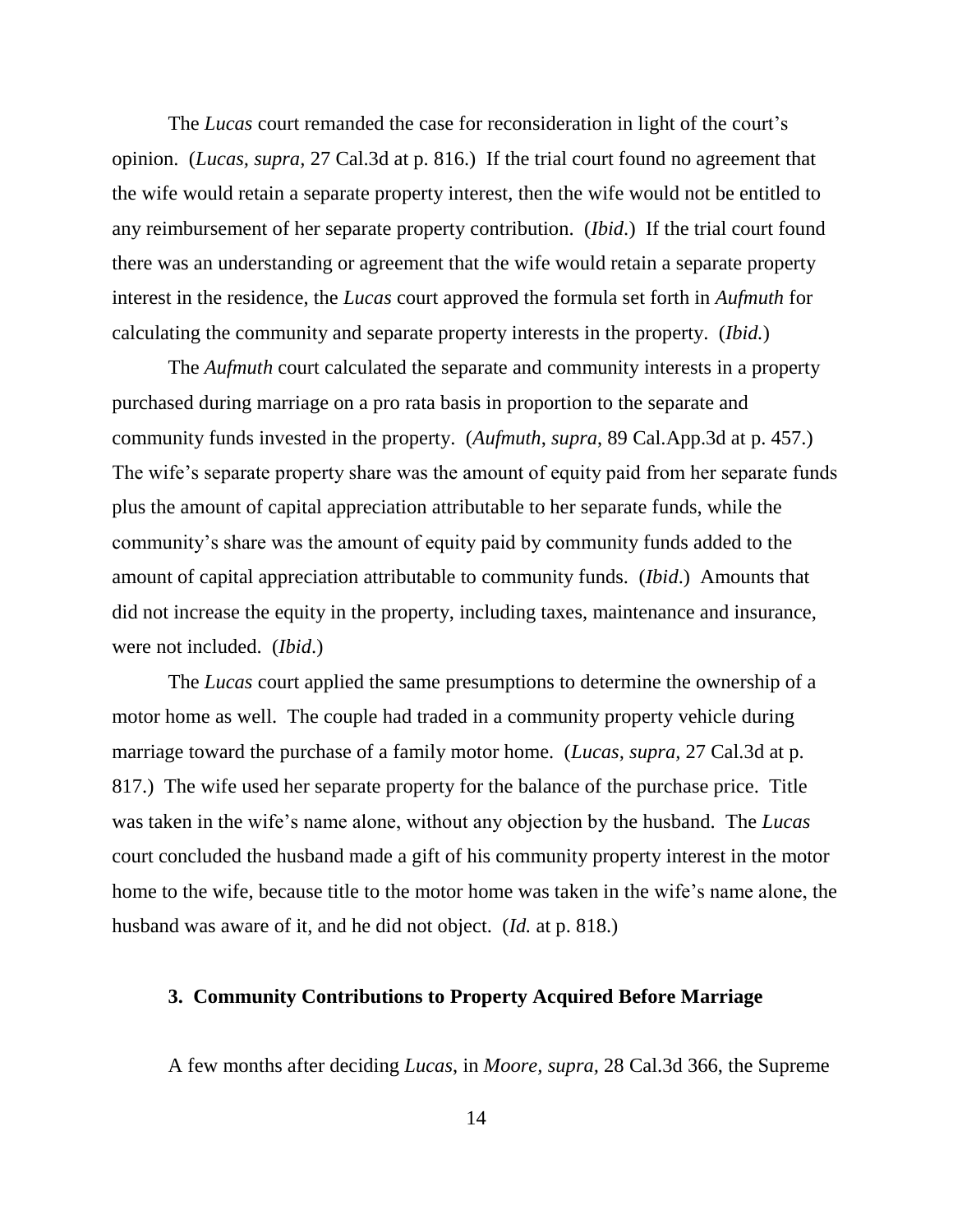Court found both separate and community property interests were established in property acquired before marriage in one spouse's name and purchased with both separate and community funds. The Supreme Court calculated the community's share of the property based on the formula in *Aufmuth* that was approved in *Lucas*. (*Id.* at p. 373.) The wife had purchased a house before marriage, took title in her name as a single woman, and made some of the loan payments. During marriage, the parties made loan payments with community funds. (*Id.* at p. 370.) The *Moore* court held that upon dissolution, the community shared title to the property in proportion to the amount contributed to the purchase price. (*Id.* at p. 371.) To calculate the separate property share, the separate property contributions (the downpayment and the loan proceeds, minus the amount by which community funds reduced the principal balance of loan) are divided by the purchase price. (*Id.* at p. 373.) The separate property percentage is multiplied by the property's total appreciation during marriage to determine the capital appreciation attributable to the separate funds. (*Ibid*.) The separate property share is the equity paid from separate property plus the appreciation attributable to separate property. (*Ibid*.) To determine the community property share, the amount that community funds reduced the principal is divided by the purchase price. (*Id.* at pp. 373-374.) The community property percentage is multiplied by the total appreciation of the property during marriage to calculate the community's share of appreciation. (*Ibid*.) The community's share is the equity paid by community funds and the appreciation attributable to community funds. (*Id.* at p. 374.) Amounts that do not increase the equity value of the property, including interest, taxes and insurance, are not included in the calculation of the parties' interests in the property. (*Id.* at p. 372.)

The appellate court in *In re Marriage of Stoner* (1983) 147 Cal.App.3d 858 (*Stoner*) purported to apply *Moore* to facts similar to the instant case. The Stoners lived in the wife's separate property home in Ohio prior to marriage. (*Id.* at p. 860.) Shortly after marriage, the couple relocated to California for wife's career. (*Id.* at p. 861.) The wife paid for a new home with a downpayment from her separate property funds and a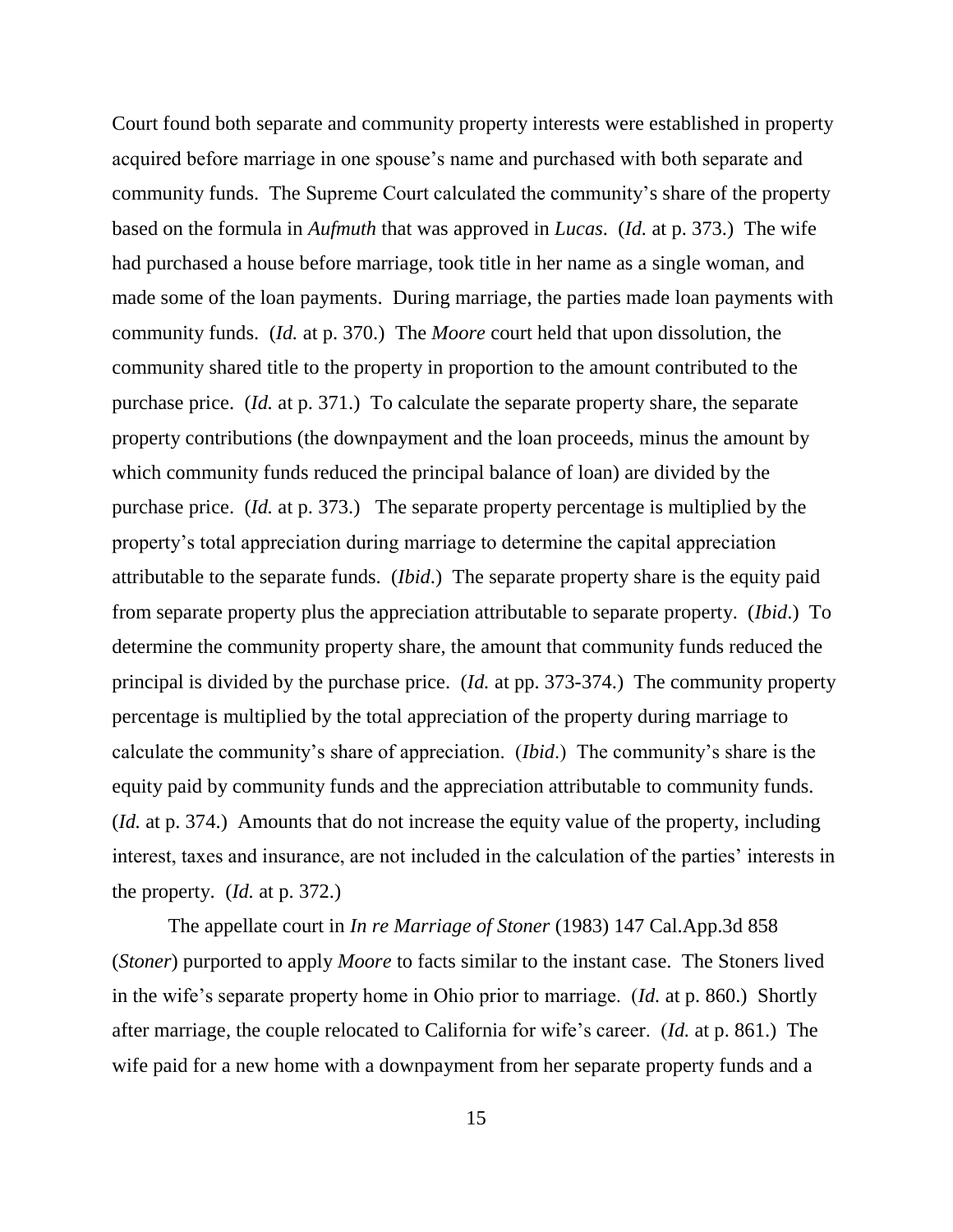loan in her name. Title was taken in the wife's name as a married woman and as her separate property. The husband executed a quitclaim deed. At trial, he testified that he had poor credit and thought title had to be in the wife's name to obtain financing. He was aware title would be in the wife's name alone, but said they agreed title would be transferred into both names once they moved into the house. (*Ibid*.) The trial court, however, found no agreements existed between the parties. (*Id.* at pp. 861-862.) The *Stoner* court concluded that the loan was community property and the loan payments were made with community funds. (*Id*. at p. 862.) As a result, the community had a pro tanto interest in the property under *Moore*. (*Id.* at p. 864.) The *Stoner* court proceeded to find the husband transmuted his community interest through the quitclaim deed and the use of community funds for loan payments was a gift (*ibid*), a conclusion which was soundly criticized by *In re Marriage of Branco* (1996) 47 Cal.App.4th 1621, 1627-1629, as contrary to the controlling law set forth in *Moore*.

#### **4. Statutory Scheme Enacted in Response to** *Lucas*

The Legislature enacted several statutes in response to *Lucas*, including provisions governing the transmutation of property, ownership of jointly titled property, and reimbursement of the contributions to acquire property.

## **a. Transmutation Requirements**

In 1984, the California Law Revision Commission (the Commission) reported that under existing law, it was easy for spouses to transmute real or personal property based on oral statements or conduct, which reflected the informality of interspousal transfers, but "generated extensive litigation in dissolution proceedings. It encourages a spouse, after the marriage has ended, to transform a passing comment into an 'agreement' or even to commit perjury by manufacturing an oral or implied transmutation."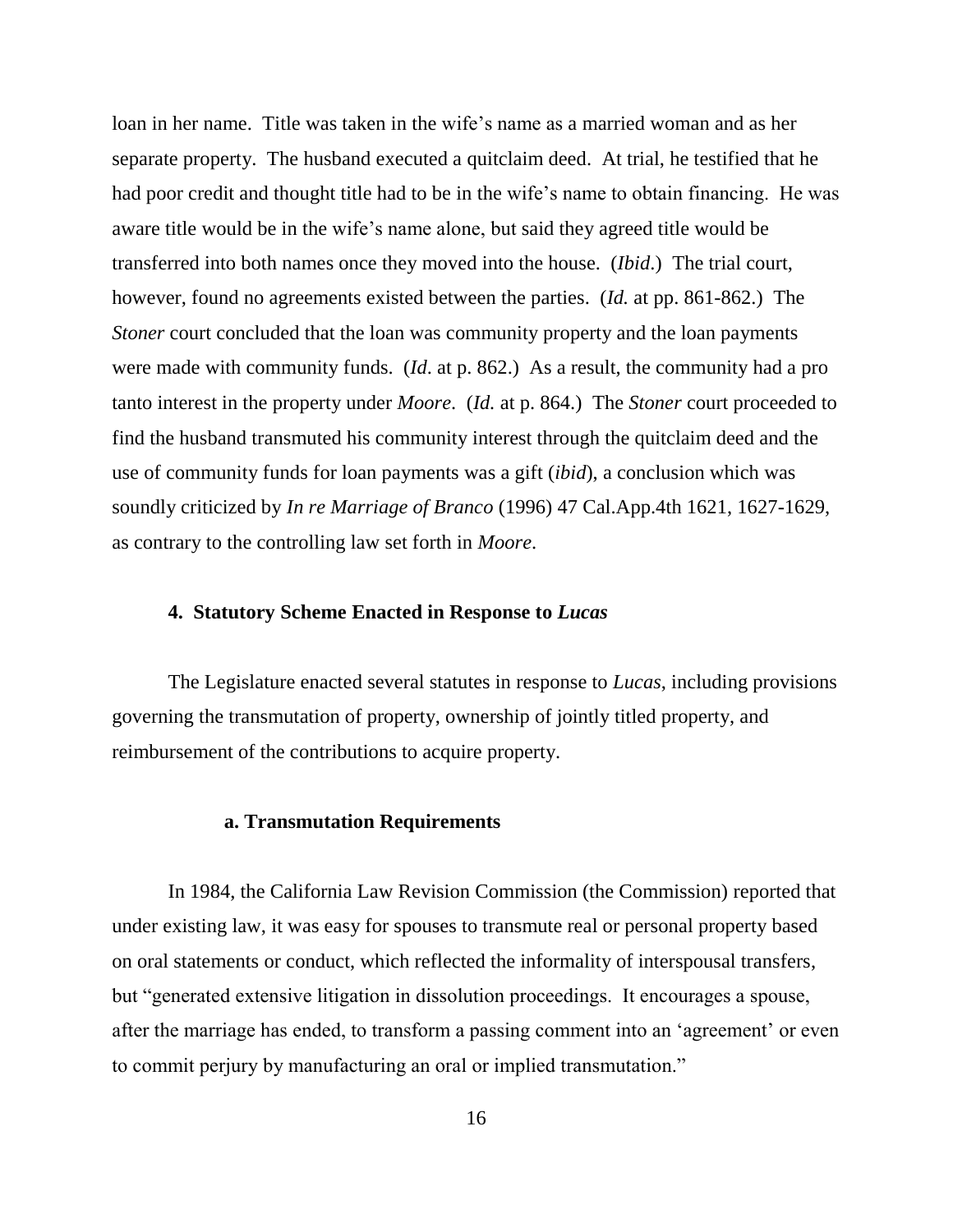(Recommendation Relating to Marital Property Presumptions and Transmutations, 17 Cal. Law Revision Com. Rep. (1984) (Commission report) p. 214.)

To solve the problem of unreliable evidence in transmutation cases, the Legislature adopted the transmutation requirements of former Civil Code sections 5110.710 through 5110.740, now Family Code sections 850 through 853. (*Estate of MacDonald* (1990) 51 Cal.3d 262, 267-269; *Valli, supra,* 58 Cal.4th at pp. 1400-1401.) Section 852 provides: "A transmutation of real or personal property is not valid unless made in writing by an express declaration that is made, joined in, consented to, or accepted by the spouse whose interest in the property is adversely affected." (§ 852, subd. (a).) A married person may transmute the character of property from separate to community or from community to separate by agreement or transfer, with or without consideration, but the transmutation must meet the statutory requirements to be valid. (*Haines, supra,* 33 Cal.App.4th at p. 293; § 850.)

The statute requires formalities to increase certainty that a transmutation occurred. (Commission report, *supra,* at pp. 224-225.) "To satisfy the requirement of an 'express declaration,' a writing signed by the adversely affected spouse must expressly state that the character or ownership of the property at issue is being changed. (*Estate of MacDonald*[*, supra,*] 51 Cal.3d [at p.] 272.)" (*Valli*, *supra*, 58 Cal.4th at p. 1400.) "An 'express declaration' does not require use of the terms 'transmutation,' 'community property,' 'separate property,' or a particular locution. [Citation.]" (*In re Marriage of Starkman, supra,* 129 Cal.App.4th at p. 664.) "Though no particular terminology is required [citation], the writing must reflect a transmutation on its face, and must eliminate the need to consider other evidence in divining this intent. [Citation.]" (*In re Marriage of Benson* (2005) 36 Cal.4th 1096, 1106-1107.) "The express declaration must unambiguously indicate a change in character or ownership of property. [Citation.] A party does not 'slip into a transmutation by accident.' [Citation.]" (*In re Marriage of Starkman, supra,* at p. 664.)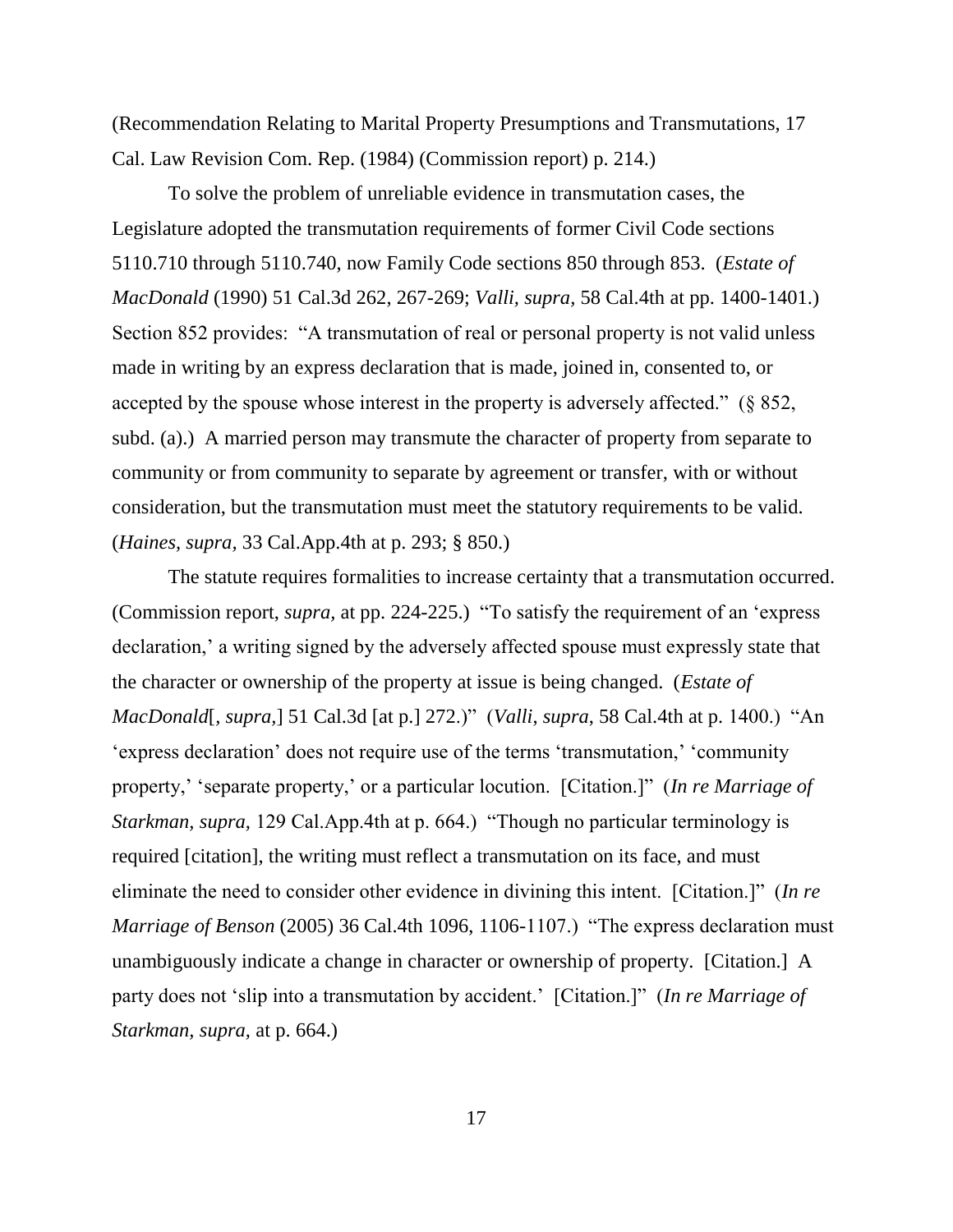The transmutation statute applies to property transactions between spouses, as well as to property purchased from third parties. (*Valli, supra,* 58 Cal.4th at pp. 1404-1406.) It does not apply to a gift between spouses of personal items that are used primarily by the recipient and are "not substantial in value taking into account the circumstances of the marriage." (§ 852, subd. (c).)

Courts have adhered closely to these requirements and declined to find a valid transmutation without a clear understanding in writing that the document changes the character or ownership of specific property. (*In re Marriage of Starkman, supra,* 129 Cal.App.4th at pp. 663-665 [trust language stating any property transferred to the trust was community property unless identified as separate property did not unambiguously establish spouse was effecting a change of ownership of separate property]; *In re Marriage of Barneson* (1999) 69 Cal.App.4th 583, 589-590 [written instructions to "transfer" stock to spouse's name, and form stating the undersigned hereby sells, assigns and transfers unspecified shares of stock to spouse, did not expressly state the characterization or ownership of the property was being changed]; *Estate of Bibb* (2001) 87 Cal.App.4th 461, 468-470 [registration of separate property automobile in the name of husband "or" wife was not a valid transmutation, because DMV printout was not signed by adversely affected spouse and did not contain clear and unambiguous expression of intent to change character, but deed granting property from husband to husband and wife as joint tenants was a valid transmutation, because it was signed by the adversely affected spouse and "grant" is the word historically used to transfer an interest in real property]; *In re Marriage of Leni* (2006) 144 Cal.App.4th 1087, 1096 [escrow instructions to split proceeds from sale of community property "50/50" did not satisfy transmutation requirements, because there was no express declaration that the character of the property was being changed]; compare *In re Marriage of Holtemann* (2008) 166 Cal.App.4th 1166, 1172-1173 ["Transmutation Agreement" stating character of listed property was transmuted from husband's separate property to community property of both spouses was a valid transmutation]; *In re Marriage of Lund* (2009) 174 Cal.App.4th 40, 51-52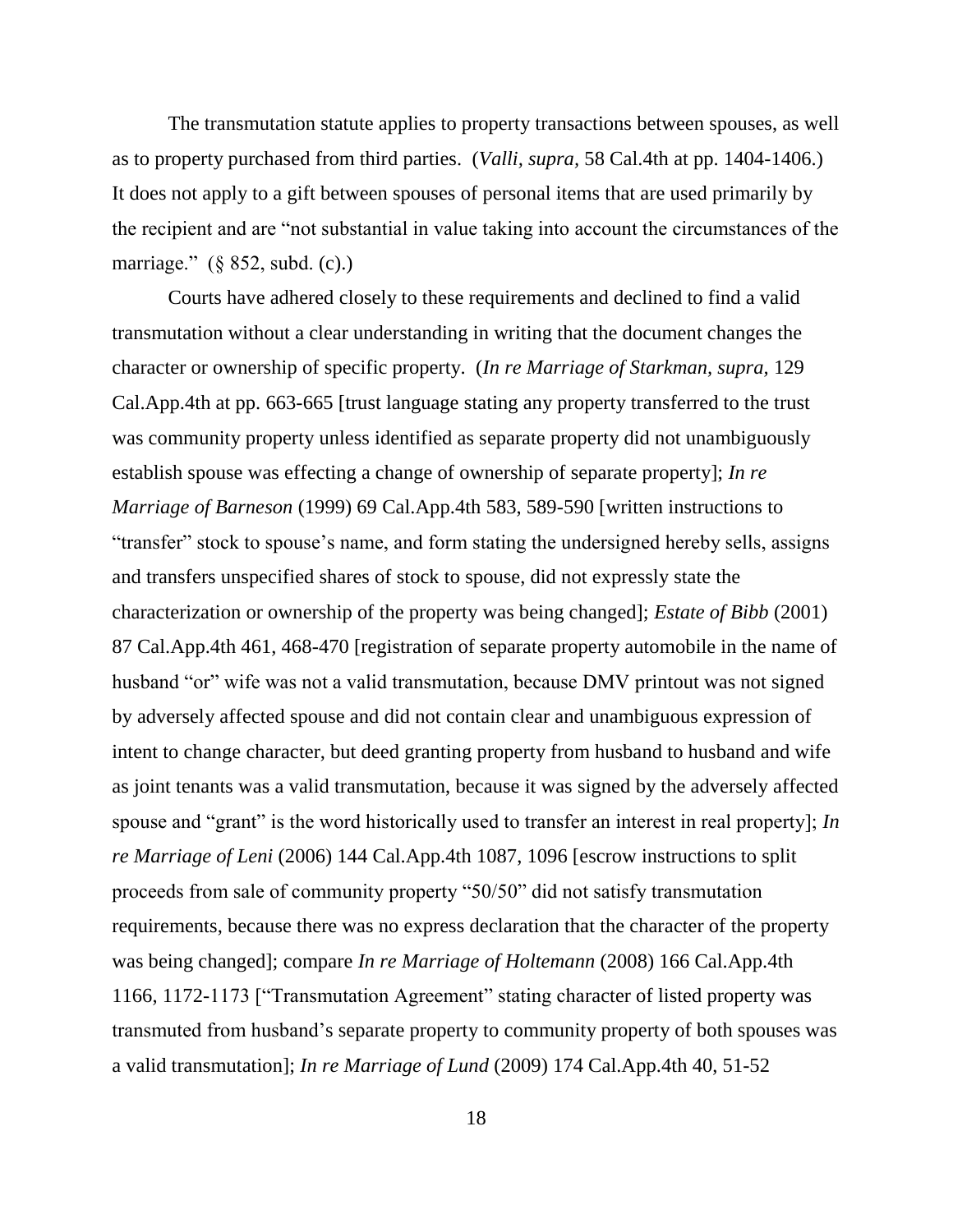[agreement stating husband's separate property "*is hereby converted to community property* of Husband and Wife" was a valid transmutation].)

To show an agreement changing the character of property from separate to community, or community to separate, the requirements of the transmutation statutes must be met. If the form of title to property changes the character of the property without meeting the requirements of section 852, then the title presumption of Evidence Code section 662 does not apply. (*Valli*, *supra*, 58 Cal.4th at p. 1406.)<sup>4</sup>

In this case, the Westlake Village property was acquired with both separate and community funds, and title was taken in husband's name as his separate property. Husband did not sign any writing containing an express declaration that he was changing the character of his separate property. In fact, every document that husband signed reflected an intent to maintain the separate character of the property. Husband's use of his separate property in the acquisition of the Westlake Village home did not meet the statutory requirements of section 852 to change the character of his separate property.

We note the presumption of Evidence Code section 662 based on the form of title does not apply in this case, because it conflicts with the transmutation requirements. The loan proceeds used to purchase the property were found to be community property. The transmutation requirements had to be met for the character of property purchased with community loan proceeds to become husband's separate property as stated in the conveyance of title. Wife did not sign any of documents conveying title to husband other than the quitclaim deed that was set aside. Once the quitclaim deed was set aside, none of the remaining documents in the case satisfied the statutory requirements to transmute wife's community property interest in the Westlake Village property to husband's separate property. Because the presumption based on the form of title conflicts with the transmutation requirements in this case, the form of title presumption does not apply.

<sup>4</sup> Justice Chin, in a persuasive concurrence joined by Justices Corrigan and Liu, stated courts should apply the Family Code statutes to characterize property acquired during marriage and not the presumption of Evidence Code section 662 based on the form of title. (*Valli*, *supra*, 58 Cal.4th pp.1413-1414 (conc. opn. of Chin, J.).)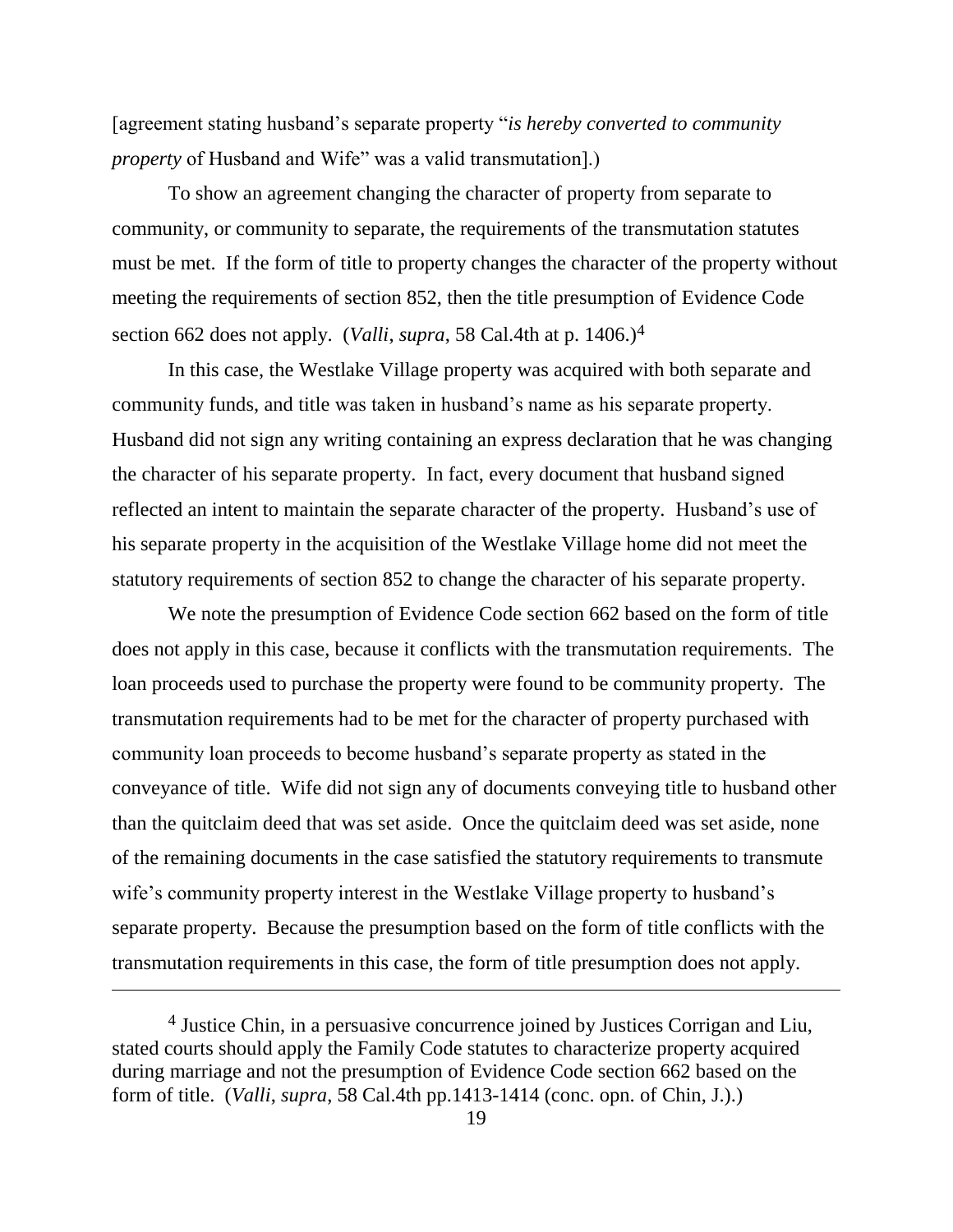#### **b. Joint Title Presumption of Family Code Section 2581**

The Legislature also changed the rule that a spouse could rebut the presumption of community property for a joint tenancy residence with evidence of an oral agreement that it was separate property. (Cal. Law Revision Com. com., 29D West's Ann. Fam. Code (1994 ed.) foll. § 2580, pp. 90-91.) In 1983, the Legislature enacted former Civil Code section 4800.1, now section 2581, which expanded the joint title presumption of Civil Code section 5110 for single family residences to all property acquired during marriage in joint form. (*In re Marriage of Buol* (1985) 39 Cal.3d 751, 761-762.) Under section 2581, property acquired in joint title during marriage is presumed to be community property upon dissolution.<sup>5</sup> The presumption of section 2581 may be rebutted only by a clear statement in the title document or proof of a written agreement that the property is separate and not community property. (§ 2581.) "The requirement of a writing provides a reliable test by which to determine the understanding of the parties. It seeks to prevent the abuses and unpredictability that have resulted from the oral agreement standard." (Cal. Law Revision Com. com., 29D West's Ann. Fam. Code (1994 ed.) foll. § 2580, p. 91.)

This appellate court recently held the requirements of section 852 must be met to transmute separate property to joint title before the joint title presumption of section 2581

<sup>5</sup> Section 2581 currently provides: "For the purpose of division of property on dissolution of marriage or legal separation of the parties, property acquired by the parties during marriage in joint form, including property held in tenancy in common, joint tenancy, or tenancy by the entirety, or as community property, is presumed to be community property. This presumption is a presumption affecting the burden of proof and may be rebutted by either of the following: [¶] (a) A clear statement in the deed or other documentary evidence of title by which the property is acquired that the property is separate property and not community property. [¶] (b) Proof that the parties have made a written agreement that the property is separate property."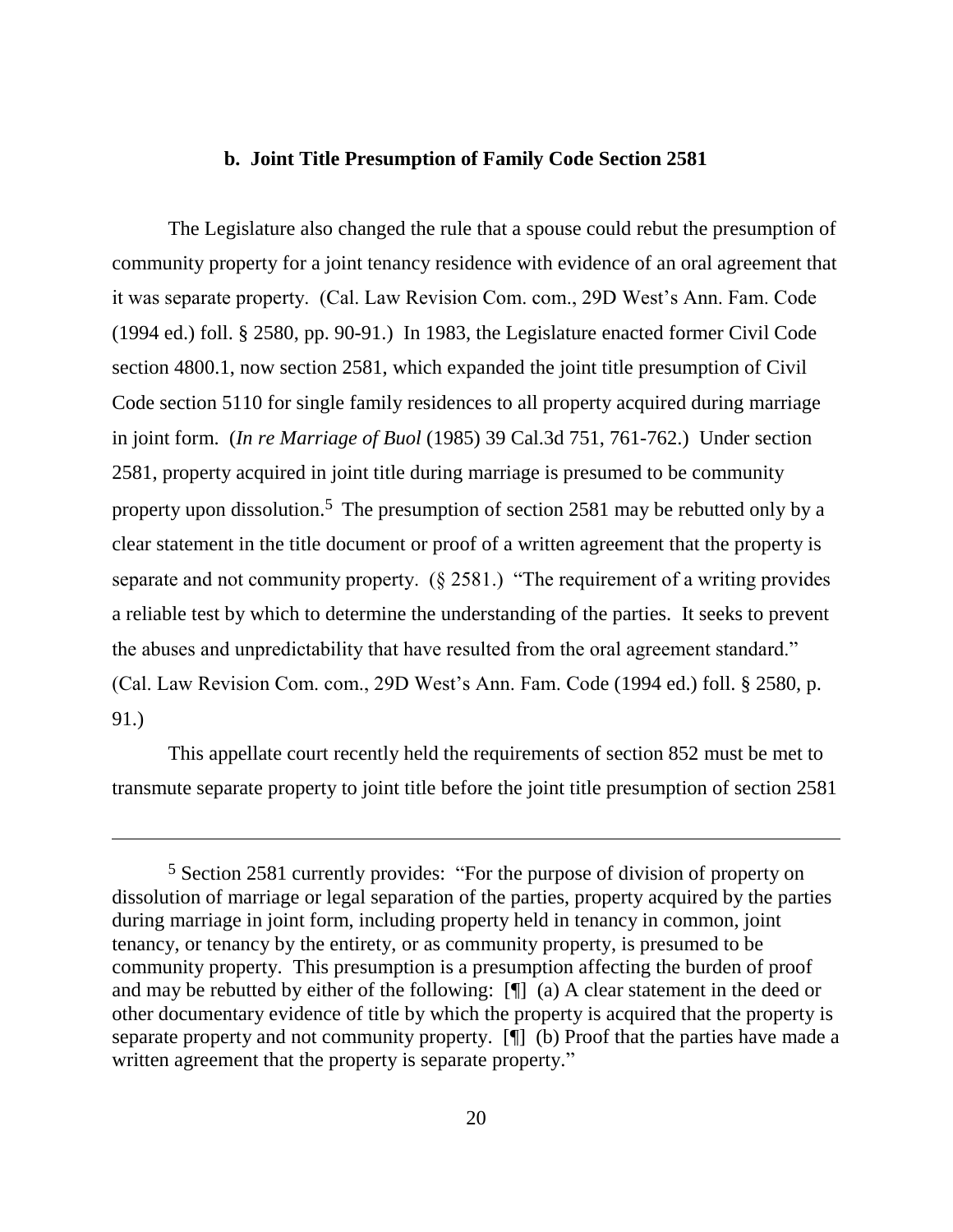applies. (*In re Marriage of Lafkas* (2015) 237 Cal.App.4th 921, 926.)

#### **c. Reimbursement**

The *Lucas* court's holding that separate funds used to acquire a community asset were a gift to the community unless the party could prove an agreement otherwise "was widely considered to cause injustice to persons who contributed their separate funds for use by the community and then lost the funds entirely to the community at dissolution of marriage. Often the parties were unaware that taking title in joint tenancy had the effect of making a gift of the separate property to the community." (Cal. Law Revision Com. com., 29D West's Ann. Fam. Code (1994 ed.) foll. § 2580, p. 91.)

In 1983, the Legislature adopted the statutory reimbursement provisions of former Civil Code section 4800.2, now section 2640. Section 2640 provides a limited reimbursement of separate property contributions as part of the division of the community estate under the Family Code.<sup>6</sup> Contributions to the acquisition of

<sup>6</sup> Section 2640 currently provides: "(a) 'Contributions to the acquisition of property,' as used in this section, include downpayments, payments for improvements, and payments that reduce the principal of a loan used to finance the purchase or improvement of the property but do not include payments of interest on the loan or payments made for maintenance, insurance, or taxation of the property. [¶] (b) In the division of the community estate under this division, unless a party has made a written waiver of the right to reimbursement or has signed a writing that has the effect of a waiver, the party shall be reimbursed for the party's contributions to the acquisition of property of the community property estate to the extent the party traces the contributions to a separate property source. The amount reimbursed shall be without interest or adjustment for change in monetary values and may not exceed the net value of the property at the time of the division. [¶] (c) A party shall be reimbursed for the party's separate property contributions to the acquisition of property of the other spouse's separate property estate during the marriage, unless there has been a transmutation in writing pursuant to Chapter 5 (commencing with Section 850) of Part 2 of Division 4, or a written waiver of the right to reimbursement. The amount reimbursed shall be without interest or adjustment for change in monetary values and may not exceed the net value of the property at the time of the division."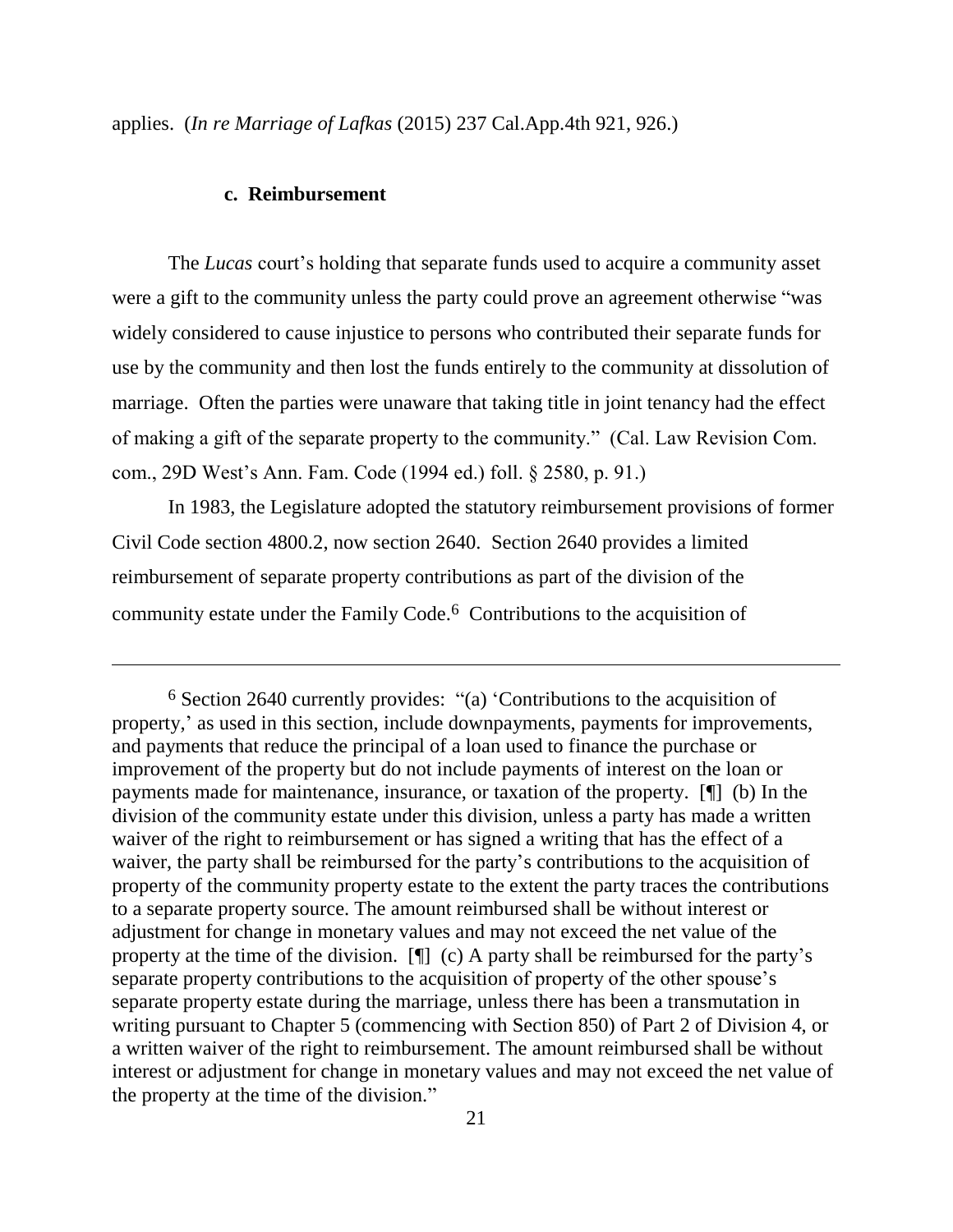community property are reimbursed to the extent a party traces the contributions to a separate property source, unless the party waived the reimbursement right in writing or signed a writing that has the effect of a waiver. (§ 2640, subd. (b).) The amount reimbursed does not include interest or appreciation, and cannot exceed the net value of the property at the time of division. (*Ibid*.)

"Contributions" include funds used for downpayments, improvements and the reduction of the principal of a loan that financed the purchase or improvement of the property. (§ 2640, subd. (a).) Contributions do not include the interest paid on the loan or payments for maintenance, insurance, or taxes. (*Ibid*.)

"Under Section 2640, in case of dissolution of the marriage, a party making a separate property contribution to the acquisition of the property is not presumed to have made a gift, unless it is shown that the parties agreed in writing that it was a gift, but is entitled to reimbursement for the separate property contribution at dissolution of marriage. The separate property contribution is measured by the value of the contribution at the time the contribution is made. Under this rule, if the property has since appreciated in value, the community is entitled to the appreciation. If the property has since depreciated in value, reimbursement may not exceed the value of the property; if both parties are entitled to reimbursement and the property has insufficient value to permit full reimbursement of both, reimbursement should be on a proportionate basis." (Cal. Law Revision Com. com., 29D West's Ann. Fam. Code (1994 ed.) foll. § 2640, pp. 136-137.)

The Commission noted that the joint title and reimbursement provisions also govern a spouse's separate property when title to the property is taken in joint form during the marriage. (Cal. Law Revision Com. com., 29D West's Ann. Fam. Code (1994 ed.) foll. § 2581, p. 92.) "The measure of the separate property contribution under Section 2640 in such a case is the value of the property at the time of its conversion to joint or community property form." (*Ibid*.)

In 2004, the Legislature added subdivision (c) to section 2640 in 2004, which provides for reimbursement of a party's separate property contributions to the acquisition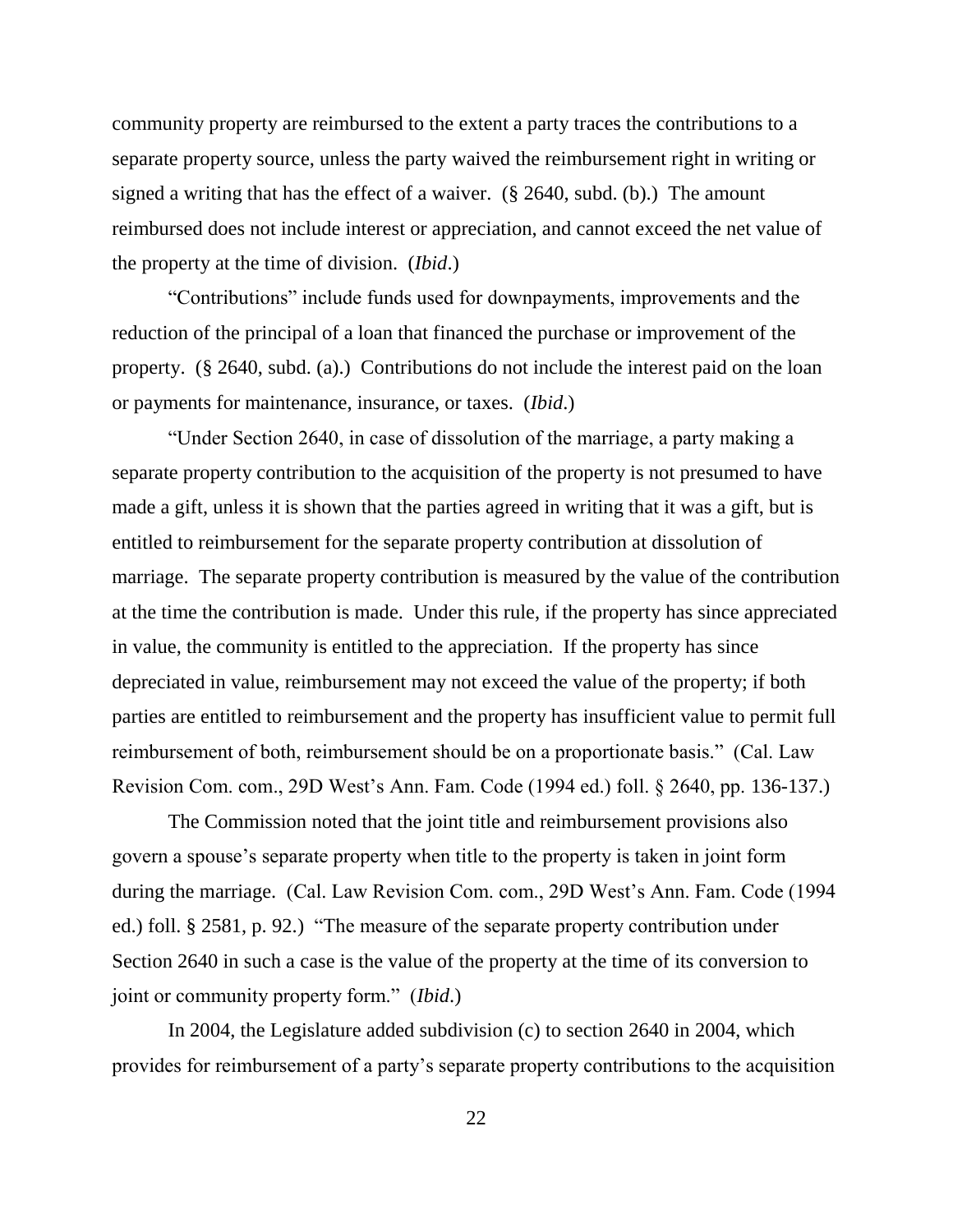of the other spouse's separate property during marriage, unless there has been a transmutation in writing or a written waiver of the right to reimbursement. (Stats. 2004, ch. 119, § 1.)

#### **5. Priority of Family Code Section 852**

We conclude that the transmutation provisions of section 852 must be satisfied to change the character of separate property to community property before the reimbursement provisions of section 2640 apply.

"It is a fundamental rule of statutory construction that a court 'should ascertain the intent of the Legislature so as to effectuate the purpose of the law.' [Citation.] In determining such intent '[t]he court turns first to the words themselves for the answer.' [Citation.]" (*Estate of MacDonald, supra,* 51 Cal.3d at p. 268.) "'"We must select the construction that comports most closely with the apparent intent of the Legislature, with a view to promoting rather than defeating the general purpose of the statute, and avoid an interpretation that would lead to absurd consequences."' [Citation.]" (*In re Marriage of Walrath* (1998) 17 Cal.4th 907, 918.) Canons of statutory construction may assist in determining legislative intent, including "the duty to harmonize statutes on the same subject if possible, the presumption against implied repeals, and the rule that a specific statute prevails over a general one." (*Medical Bd. of California v. Superior Court* (2001) 88 Cal.App.4th 1001, 1013, fns. omitted.)

By the plain language of the statute, section 2640 applies to contributions to the acquisition of community property. In other words, it applies to separate property contributions that are traceable from a community property asset at dissolution. Section 2640 does not purport to apply to separate property used during marriage to acquire an asset that retains its character as separate property. In order for section 2640 to apply, the asset purchased during marriage must be characterized as community property, and in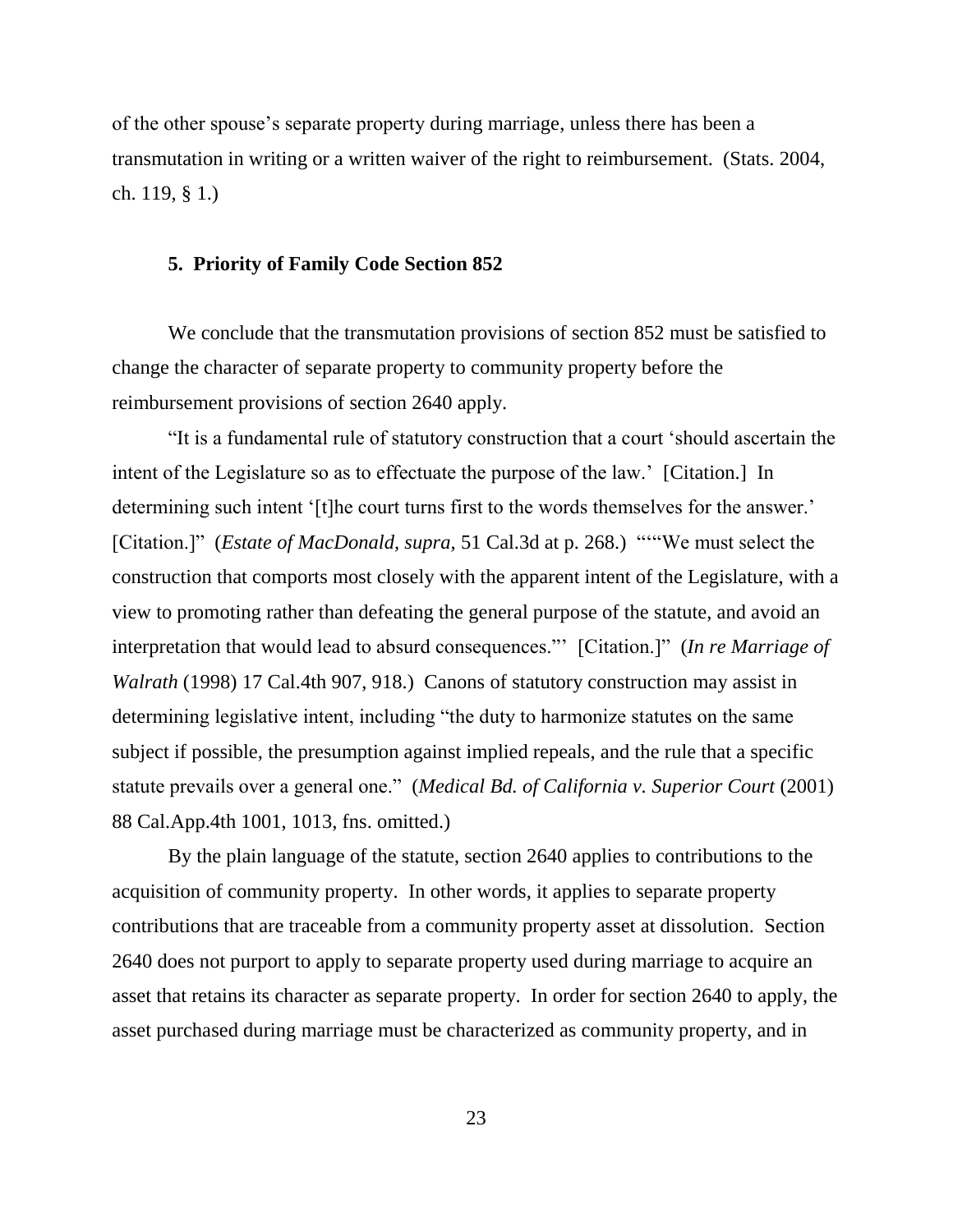order for separate property to become community property, the transmutation provisions must be satisfied.

In *Valli*, the Supreme Court explained the rationale for applying the transmutation statutes over the presumption of Evidence Code section 662 based on the form of title. (*Valli*, *supra*, 58 Cal.4th at p. 1406.) The court's reasoning applies equally to requiring compliance with the transmutation statutes before applying the reimbursement statute. The purpose of the transmutation statutes is to reduce excessive litigation, unreliable evidence, and incentives for perjury in dissolution actions concerning the characterization of property. (*Id.* at p. 1405.) Whether property was purchased from a third party or transferred between spouses, the parties could present contradictory testimony in a dissolution proceeding about their understanding of the character of the property. (*Id.* at p. 1402.) "If the transmutation statutes did not apply, and in the absence of a writing expressly memorializing the parties' understanding and intent, the trial court in the dissolution proceeding would be obliged to base its decision regarding the [character of the property] as community or separate property on a difficult assessment of the spouses' credibility as witnesses. [Citation.] Putting the trial court in such a position is what the transmutation statutes were enacted to prevent." (*Id.* at pp. 1402-1403.)

Interpreting the statutory scheme to require compliance with the transmutation requirements, where applicable, before the reimbursement provisions apply is consistent with the legislative intent of the statutes. Section 852 states that a transmutation of separate property is not valid unless made in an express declaration in writing. Both sections 852 and 2640 were enacted, at least in part, to prevent spouses from making unintentional gifts of property and to avoid reliance on credibility determinations about oral agreements between spouses. Other than the fact that the Westlake Village property was purchased during the parties' marriage, the only evidence it was community property was wife's testimony about an oral agreement to add her to the title, which is precisely the type of credibility determination that the post-*Lucas* statutes were enacted to prevent. Our construction of the statutory scheme avoids the absurd consequence of finding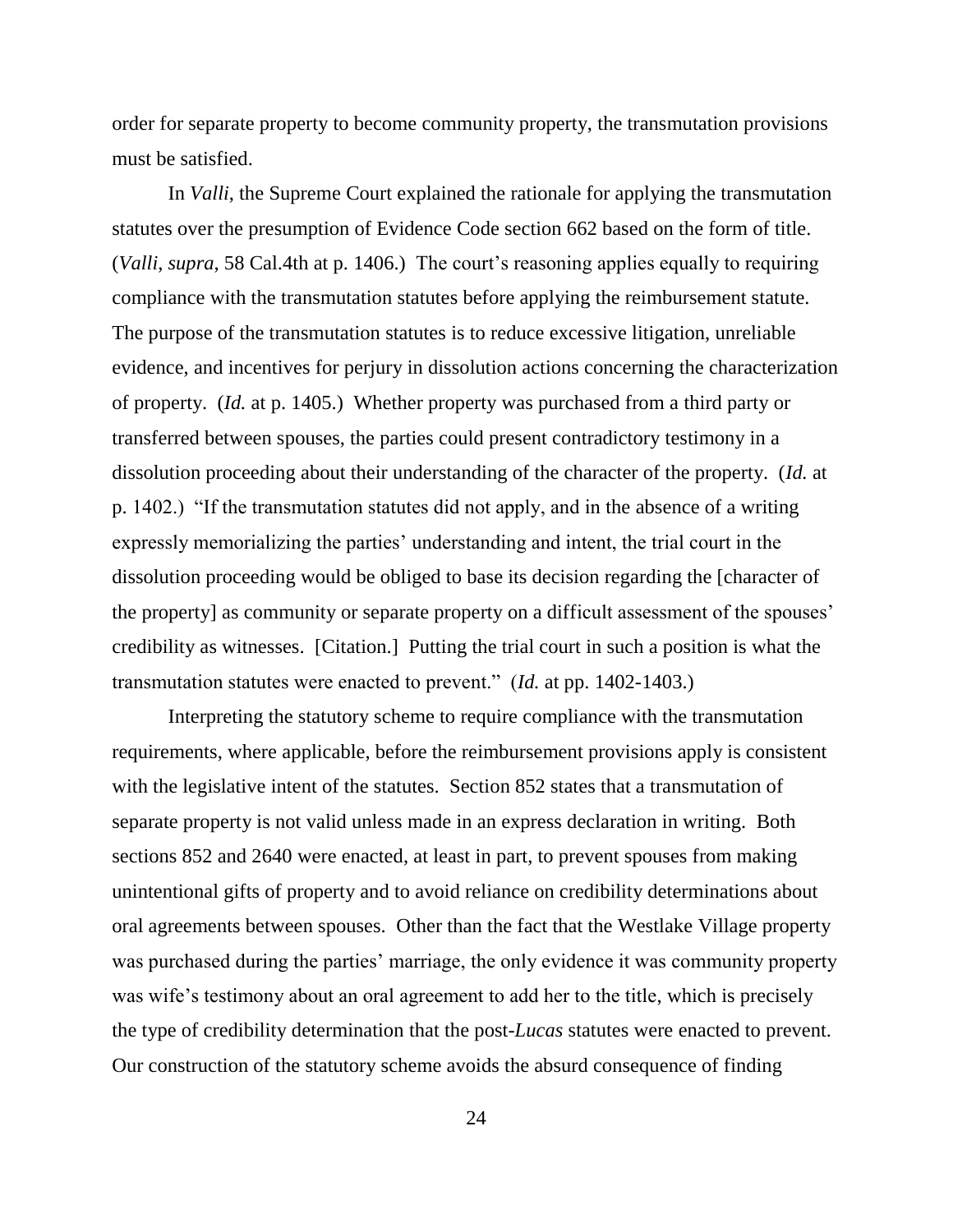proportionate separate and community interests in one case, or simple reimbursement of separate property without interest or appreciation in another, based on the same contributions to the acquisition of property purchased during marriage.

None of the documents in this case satisfied the requirements of section 852 to effect a valid transmutation of husband's separate property interest in the Westlake Village property to community property. Husband's traceable separate property investment retained its separate property character, and both separate and community property interests were established in the property in accordance with the formula established in *Aufmuth* and *Moore*.

## **C. Loan Pay Off**

Husband's payoff of the outstanding loan on the Westlake Village property also did not meet the requirements of section 852 to transmute his separate property interest to community property with a right of reimbursement. Husband paid off a loan in his name alone that was secured by property held in his name as his separate property. The trial court found wife was aware that husband used his separate property to pay off the loan and intended to keep his separate property interest separate. Wife agreed with husband's financial decision to pay off the loan with his separate property in exchange for increasing their investment of community income in retirement and education accounts. The evidence showed the community in fact invested substantial monthly sums in such accounts. Husband's payment of the outstanding loan with his separate property created an additional proportionate separate property investment in the property.

On remand, the trial court must calculate the separate and community interests in the Westlake Village property. We note that the amount of the loan taken out to purchase the Westlake Village property was \$328,000, which included closing costs and prepaid items of \$8,212.50. The separate and community interests should bear responsibility for the closing costs and prepaid items, which was the cost of the loan to complete the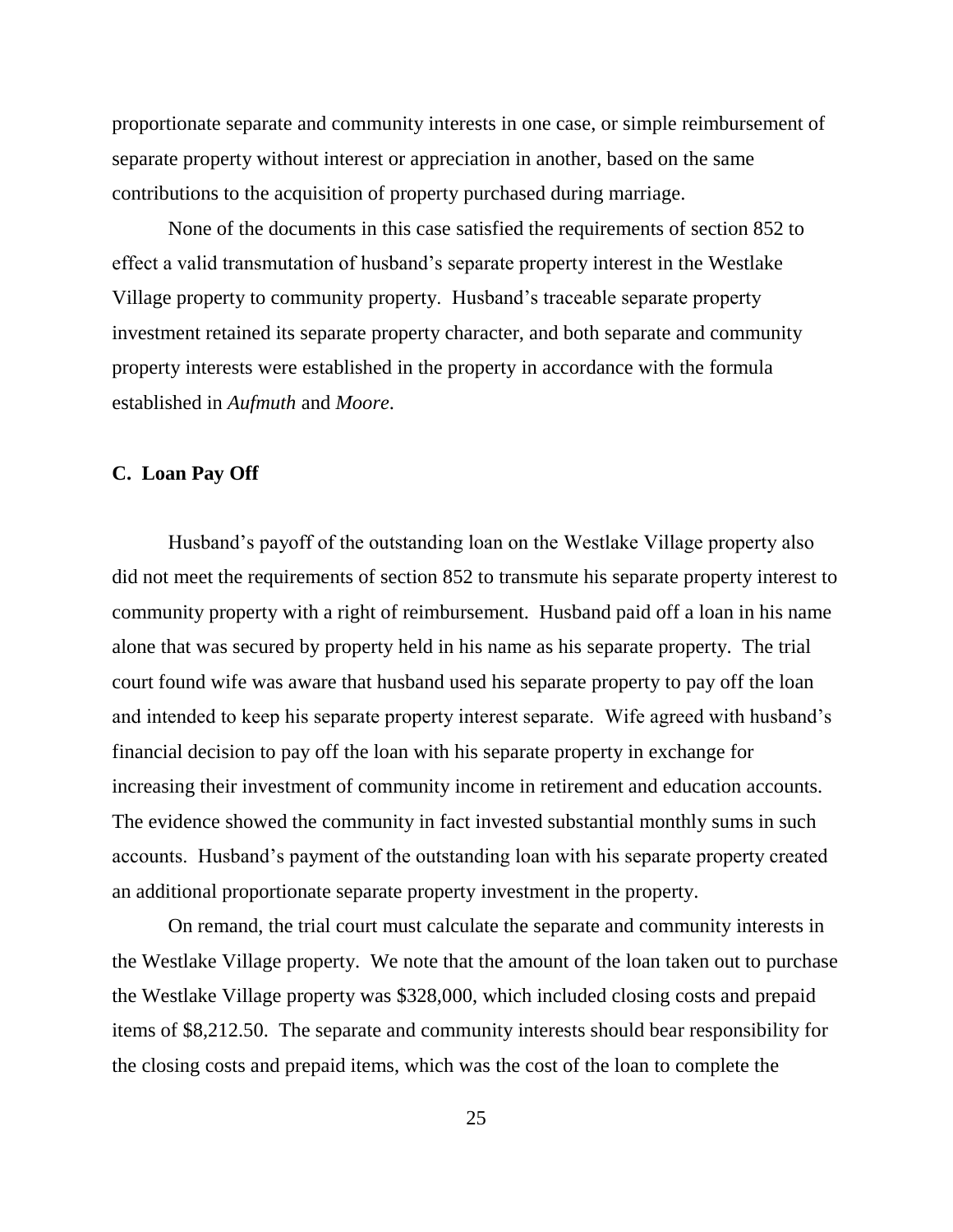purchase, in proportion to their ownership interests in the portion of the property purchased with the loan proceeds.

#### **D. Quitclaim Deed**

Husband contends the quitclaim deed should not have been set aside based on the presumption of undue influence, because wife's community property interest was negligible. We conclude substantial evidence supports the trial court's finding that husband failed meet his burden to rebut the presumption of undue influence.

When a transaction between spouses provides an advantage to one spouse to the disadvantage of the other, there is a presumption that the transaction resulted from undue influence. (*In re Marriage of Delaney* (2003) 111 Cal.App.4th 991, 995.) In this case, husband had the burden to establish that wife's transmutation of property through the quitclaim deed was freely and voluntarily made, and with a complete understanding of the effect of a transfer of her community property interest to husband as his separate property. (*Id.* at pp. 999-1000.)

There was no evidence that either party properly understood the effect of executing the quitclaim deed. There is no evidence that either party understood the loan proceeds were community property or the extent of the community property interest in the Westlake Village home that wife was quitclaiming to husband as his separate property. In fact, the trial court found wife did not intend to quitclaim any of her community property interest in the home to husband. The quitclaim deed did not resolve the issue of the community's interest, in any event, because the community made payments on the loan after the quitclaim deed was executed which would give the community an ownership interest in the equity of the property.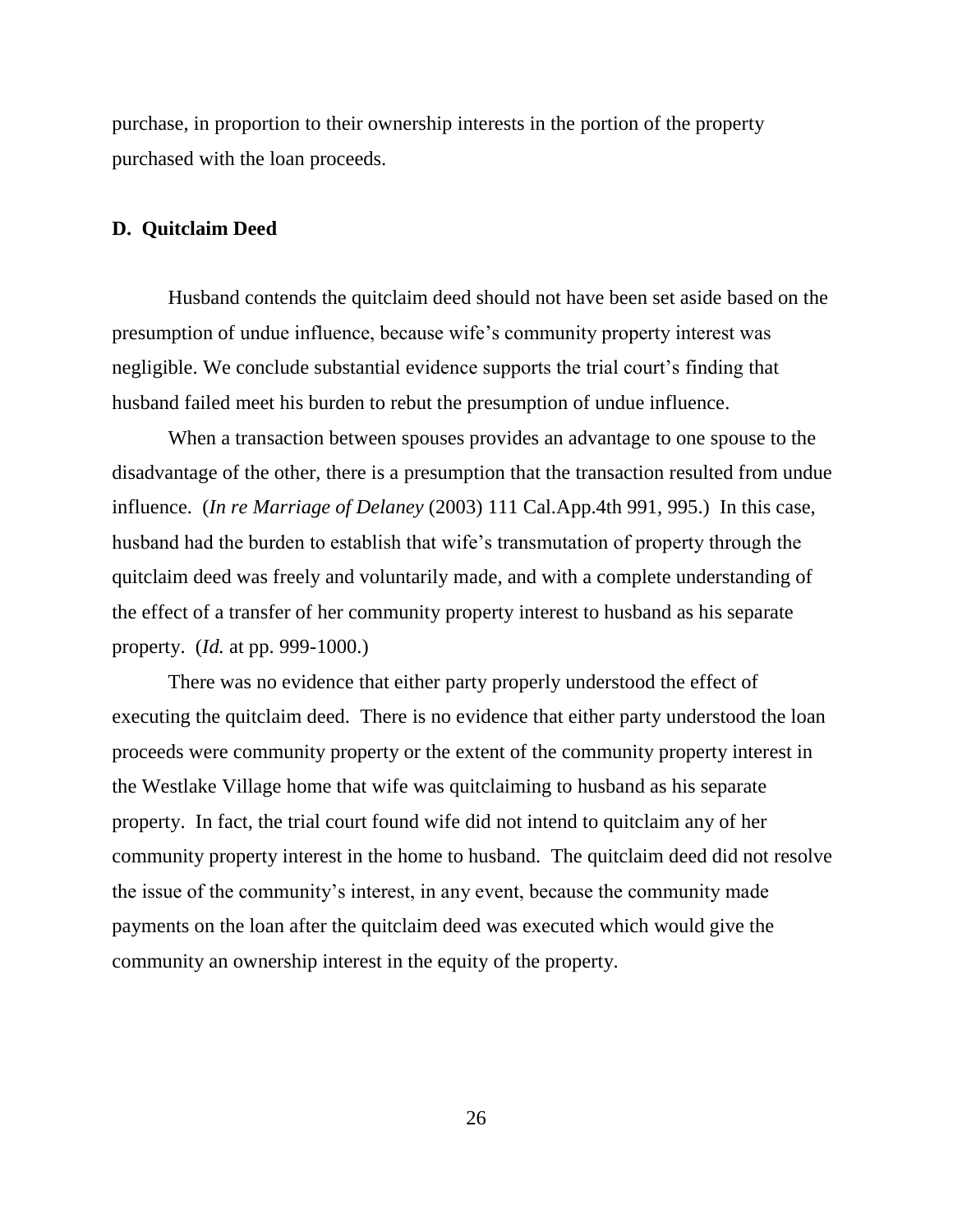#### **E. Charges for Use of Westlake Village Property**

Husband contends he should not have been charged the rental value of the Westlake Village property unless the court ordered exclusive use of the property. He also contends he should have received credit for his payment of insurance and property taxes for the property. On remand, the trial court will need to reconsider the issue of rental charges based on our conclusion that there are both separate and community interests in the property.

"'Where one spouse has the exclusive use of a community asset during the period between separation and trial, that spouse may be required to compensate the community for the reasonable value of that use.' [Citation] The right to such compensation is commonly known as a '*Watts* charge.' (*In re Marriage of Watts* (1985) 171 Cal.App.3d 366, 374.) Where the *Watts* rule applies, the court is 'obligated either to order reimbursement to the community or to offer an explanation for not doing so.' [Citation.] But 'where the asset is not owned outright by the community but is being financed,' the spouse in possession 'may satisfy the duty to compensate the community for use of the asset by making the monthly finance payments from his or her separate property.' [Citation.] Such offsets are commonly called '*Epstein* credits.' (*In re Marriage of Epstein*[, *supra*,] 24 Cal.3d [at pp.] 84-85.)" (*In re Marriage of Falcone and Fyke* (2012) 203 Cal.App.4th 964, 978-979.)

"The trial court determines what is due the community 'after taking into account all the circumstances' relevant to the exclusive possession by one spouse. (*In re Marriage of Watts, supra,* 171 Cal.App.3d at p. 374.)" (*In re Marriage of Falcone and Fyke*, *supra*, 203 Cal.App.4th at p. 979.) Imposition of a *Watts* charge is within the broad equitable discretion of the trial court and we review the court's decision for an abuse of discretion. (*In re Marriage of Braud* (1996) 45 Cal.App.4th 797, 818-819.)

On remand, the trial court should consider all of the relevant circumstances to redetermine the issue of *Watts* charges. The portion of the fair market rental value that is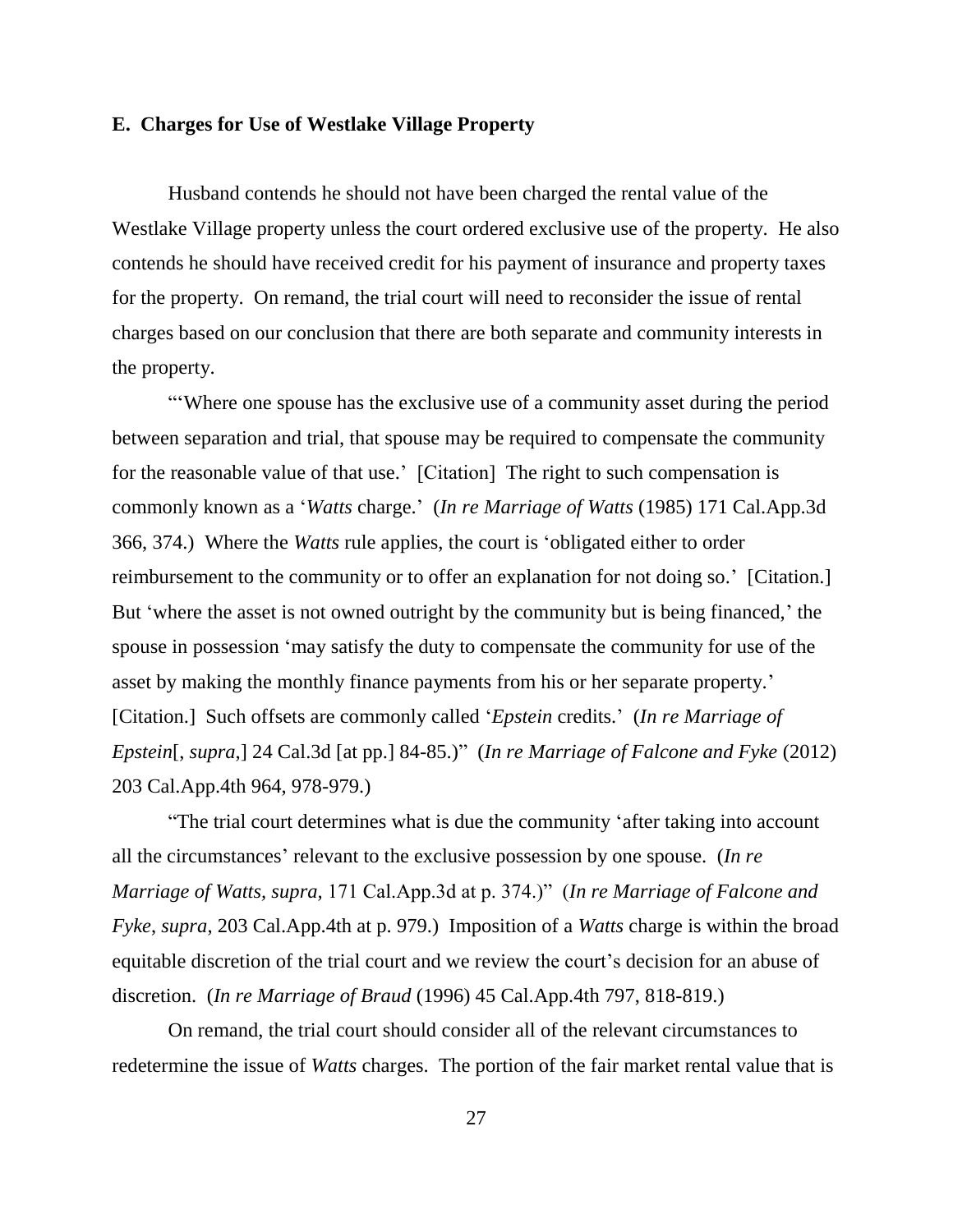attributable to the community's interest in the property should be offset by the community's share of insurance, property taxes, and other maintenance costs for the property that were paid by husband. The court may also consider that the community did not have a monthly mortgage payment for the property because husband used his separate property to retire the loan obligation, and that husband's low housing expense was a factor used to increase his support obligations.

## **F. Sanctions**

Husband contends the trial court should have awarded sanctions to him in the amount of his attorney fees for wife's excessive litigation of claims to his separate property which she ultimately stipulated belonged to him. Husband has not established an abuse of discretion as a matter of law.

"Section 271 provides that a family court may impose an award of attorney fees and costs 'in the nature of a sanction' where the conduct of a party or attorney 'frustrates the policy of the law to promote settlement of litigation and, where possible, to reduce the cost of litigation by encouraging cooperation between the parties and attorneys.' (§ 271, subd. (a).)" (*In re Marriage of Tharp* (2010) 188 Cal.App.4th 1295, 1316.) "Sanctions under section 271 are appropriate whenever a party's dilatory and uncooperative conduct has frustrated the policy of promoting settlement of litigation and cooperation among litigants. [Citation.]" (*Id.* at. p. 1317.) We review the trial court's decision to grant or deny attorney fees as a sanction under section 271 under an abuse of discretion standard. (*Id.* at p. 1316.)

In this case, it was within the trial court's discretion to deny attorney fees as sanctions based on wife's litigation conduct. Wife's ultimate stipulation that certain property was husband's separate property does not establish entitlement, as a matter of law, to sanctions in the form of attorney fees. We find no abuse of discretion.